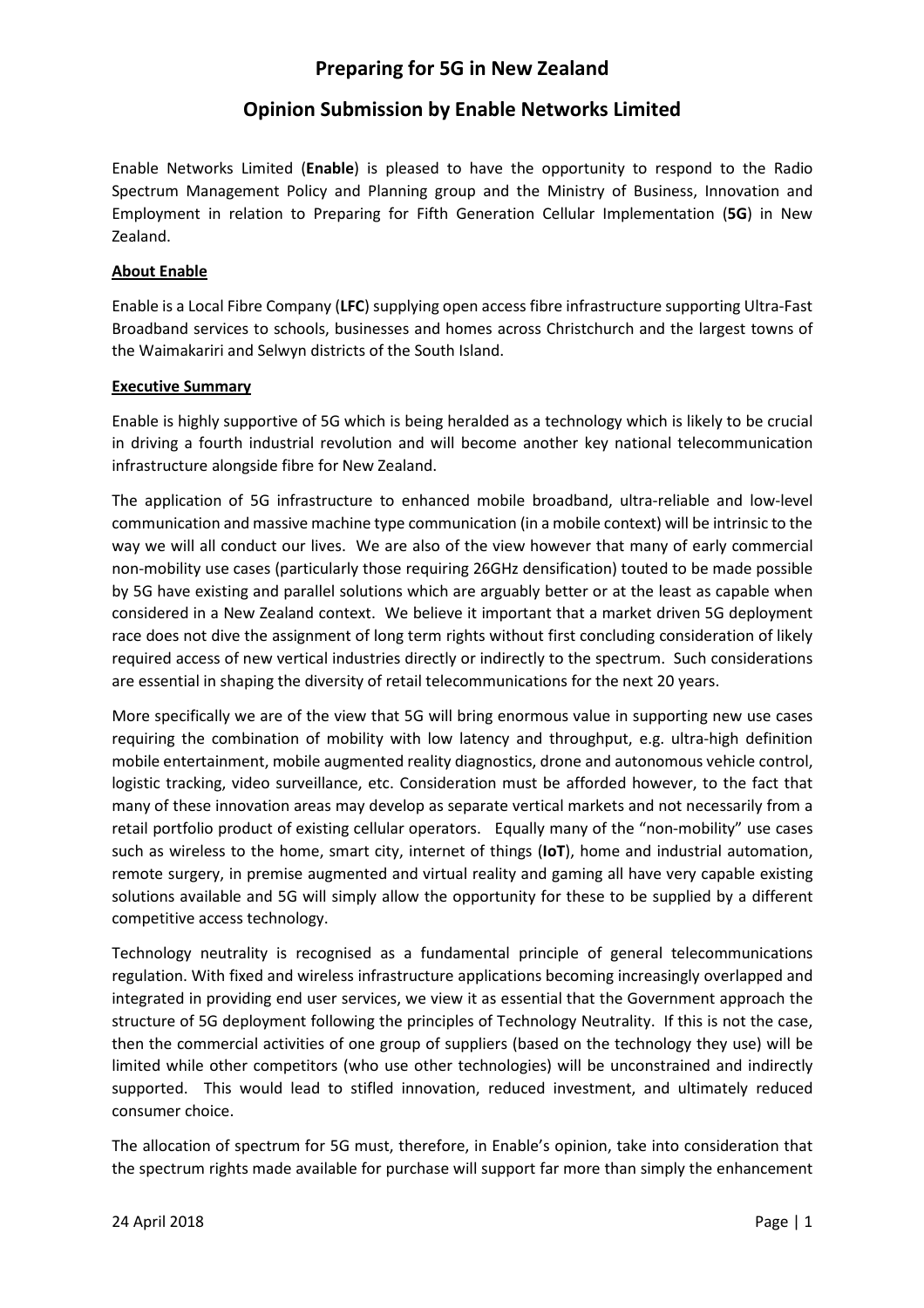### Opinion Submission by Enable Networks Limited

of existing mobile communications to 5G. Rather the ultimate owner of spectrum rights will be purchasing rights to compete in existing markets against other established solutions and if the allocations take a traditional form, will gain significant degrees of exclusivity in being able to do so. Due to the aforementioned breadth of future services which will be underpinned by 5G, we refer in the remainder of this submission to 5G more broadly as Next Generation Wireless Services (NGWS) as 5G incorrectly sets a scene that this is simply a cellular (mobile) upgrade which it is not.

Enable has provided detailed responses to the questions below, however, we draw attention to the following overarching matters.

- a) NGWS is likely to introduce a revolutionary rather than evolutionary change to breadth of application of wireless communications across New Zealand. Aside from capacity growth, mobile telephony, messaging and relatively high-speed data services are already well catered for over existing 4 and 4.5G mobile infrastructure and associated spectrum ranges. However, the opening of cellular networks to supplying what was traditionally fixed endpoint services (without the regulatory constraints of the fixed industry) is noted to currently be reducing the capacity of the available spectrum. New mobility services will require increased spectrum, but it must also be recognised that although consumption of data wirelessly is projected to significantly increase, with a corresponding reduction in wire connected devices, the main locations from which mass consumption of data will continue to remain the inside of buildings and from fixed sites for CCTV. In this respect New Zealanders are in an enviable position globally as we already having high speed fibre deployed into many homes which, when coupled with the correct WiFi solution, can already provide gigabit services to localised devices.
- b) With conventional wireless telecommunications already catered to in existing spectrum ranges with 4.5/4.9G, Enable is of the view that 5G (or at least 5G mm wave densification) is to 4/4.5G as fibre was to copper. We see little difference in respect to the importance which needs to be placed on structuring the allocation and supply of 5G spectrum for support of an open and competitive market (affordable and agile availability of spectrum or open infrastructure access) to that which was devoted to fibre. Without such consideration local and national private vertical innovation is likely to be constrained to simply offerings which lie within the vision or economic desire of but a few cellular retail providers. This would be detrimental to the growth of adjacent markets or, as a minimum, the market development of adjacent markets by smaller innovator companies will be very difficult.
- c) In the telecommunications landscape of the next decade the boundaries of fixed and mobile use cases will significantly overlap and Enable submits that equivalent considerations need to be ensured for access seekers to communication infrastructure, irrespective of the technicalities of transmission medium (light, radio waves). Enable believes that a fundamental guiding factor must be that retailers of NGWS should be able to openly access and sell high speed and reliable connectivity inside of buildings (through fibre and high speed WiFi), coupled with seamless handover outside of buildings for mobility (5G) without consideration of the underlying technology. Fibre and 5G will be of equal critical national importance in respect of ensuring retail competition. Competition between fibre and NGWS will increase which will be to the benefit of consumers, however the Government must remain technology neutral and not impose restrictions on one mechanism of supplying services that is not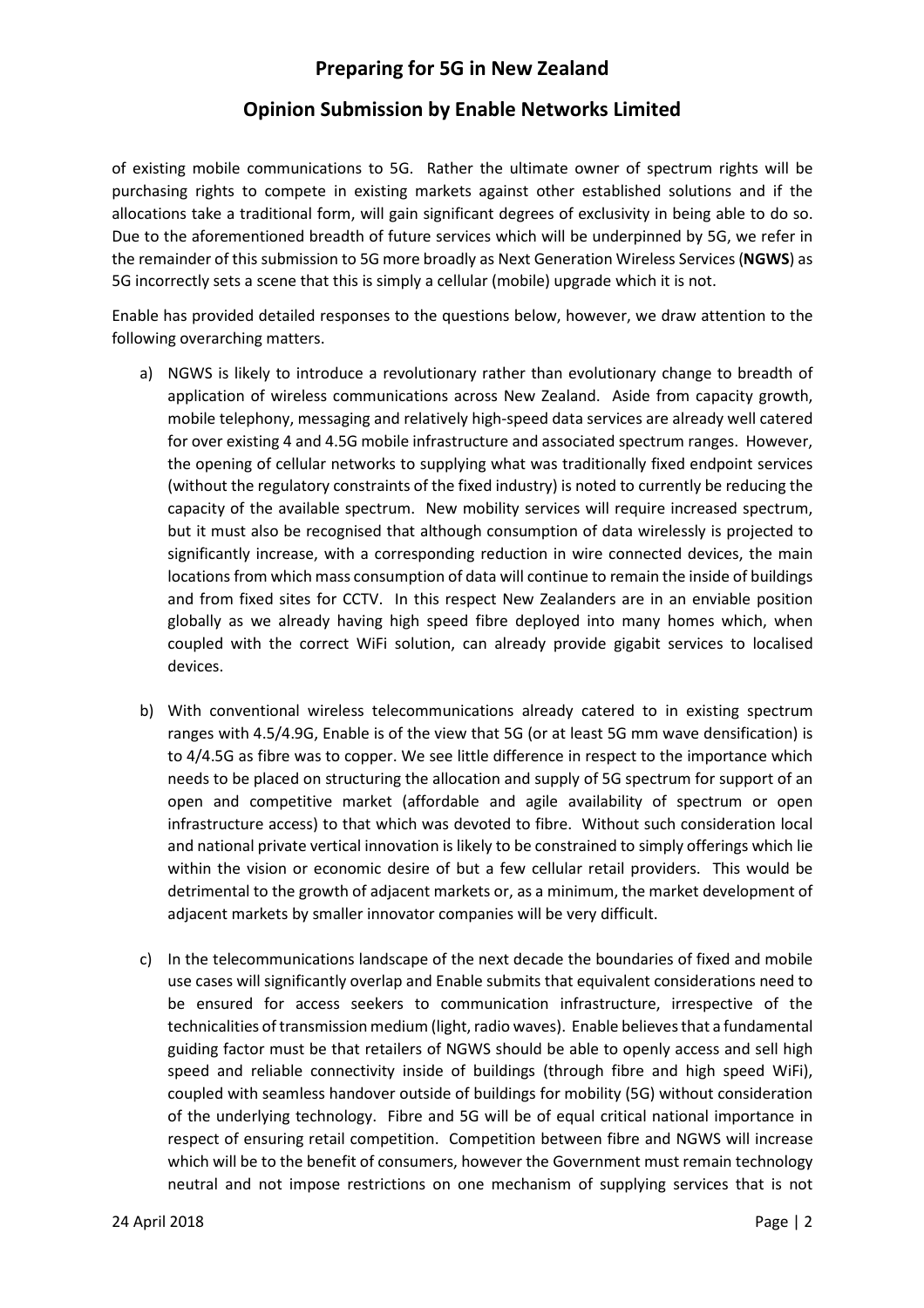## Opinion Submission by Enable Networks Limited

mirrored to others. Equally, if open access has been of such material importance to ensure an open market for fibre it is unconceivable, that equivalent thinking would not apply to NGWS or the underlying spectrum.

d) Enable is of the view that NGWS must not be considered as a traditional cellular operator upgrade or spectrum allocation matter. This assertion is not underpinned by technical matters but rather the fact that 5G (a part of NGWS) is becoming increasingly stated as a likely driver of the fourth industrial revolution. This revolution relates to the connectivity of everything to everything else, where the connectivity of people, devices and machines will be the foundation transformational driver of the way we conduct our lives and business of the future. The allocation methodology for spectrum will thus have a profound effect on the flexibility for future market innovation and in shaping of the retail market not only for the services which we can relate to today but also for many new and potentially private, localised or national vertical solutions, which are yet to be established and will evolve over the next 20 years. The methodology for the allocation of spectrum cannot sit distinct from a methodology of access seekers to gain access to spectrum whether this be by a mechanism supporting agile access by innovators to spectrum itself or through a mechanism to access at an infrastructure level native connectivity on am equivalence basis.

Enable observes that a 5G race is rapidly developing which could end in critically stifling national innovation if the industry context is not first appropriately considered. While the certainty of rushing to into a technology deployment may achieve kudos, it is likely to come with price of missing the establishment of effective foundations required to best leverage the technology for our economy. We are of the view that the potential innovation and national economic damage likely to result from the imposition of a rushed deployment on the New Zealand community and on commercial entities is a price too great to pay for simply a speedy implementation of a defective deployment. We note that parallel to this submission a study is to be commenced by the Commerce Commission into the future operating model of the mobile telecommunications market in New Zealand. We are strongly of the view that that review must be completed prior to any decisions being made on the establishment of methodologies for long term 5G spectrum allocation as such a methodology must, in Enable's opinion, be informed by the outcomes of that study. We reflect on the degree of foresight MBIE placed in establishing open access to fibre to the premises infrastructure and how this has resulted in New Zealand already being ranked by FTTH Europe within the top 15 nations globally in respect to direct access to fibre to homes and progressively rising further in its ranking as connections are taken up. Enable encourages MBIE to consider with a similar degree of holistic thinking the positioning and structured considerations required to integrate 5G into the New Zealand telecommunication ecosystem.

#### Disclosure of Interest

Enable is a significant investor in long term open access communications infrastructure for New Zealand. We facilitate the establishment of a diverse and innovative retail market embodying extensive consumer choice and competitive retail offerings. Enable is keen to investigate and participate in industry partnerships (where it is commercial viable) to support 5G to the upmost and particularly in respect of densification and, in the opinion of Enable, requires open access consideration in order to establish an effective and diverse retail market and truly support innovation and inclusion.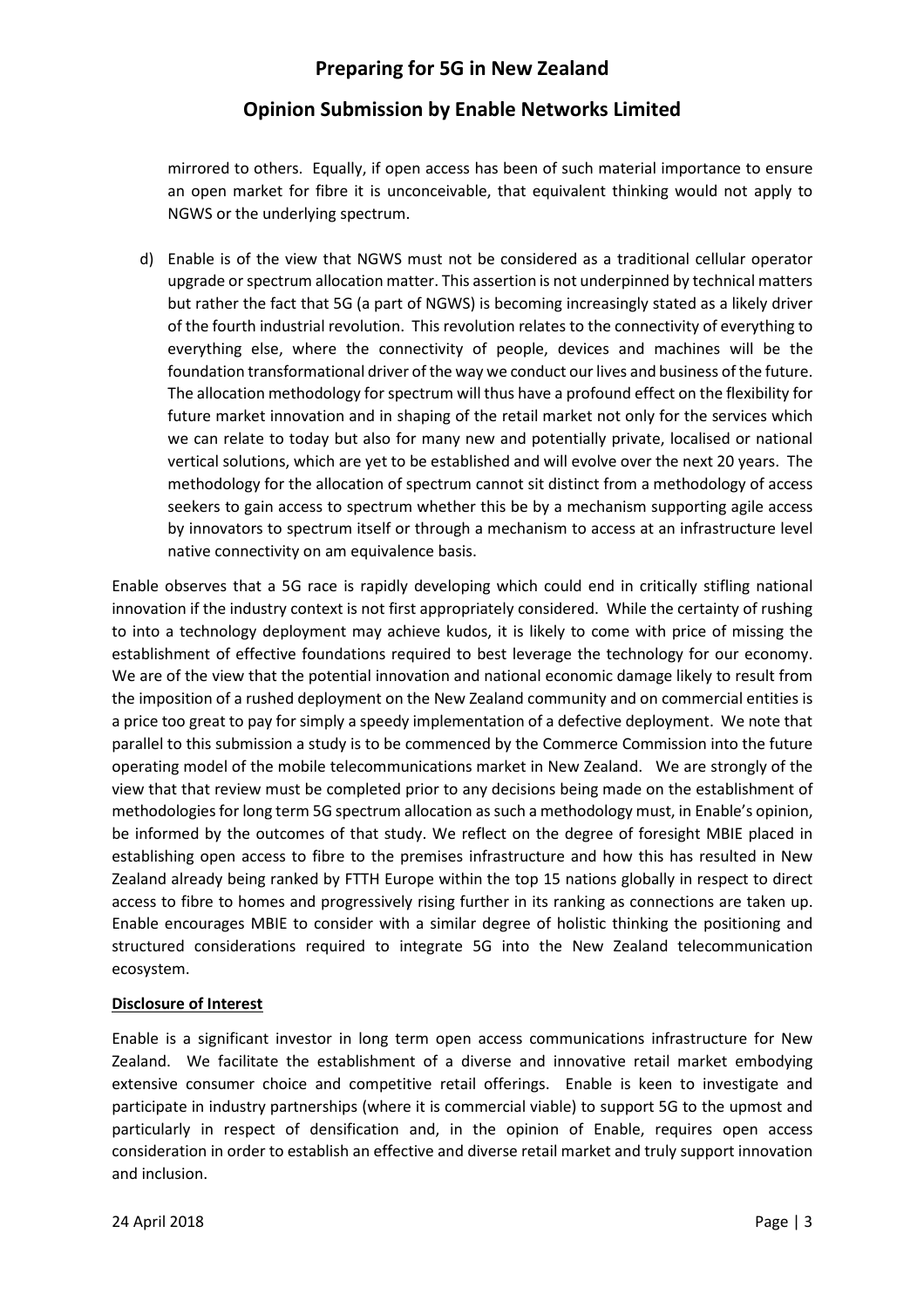### Opinion Submission by Enable Networks Limited

#### Overarching Theme

Enable is highly supportive of advancing the deployment of 5G for New Zealand. 5G infrastructure, together with fibre infrastructure, represents parallel communication infrastructure deployments. Fibre is and 5G will become of collective foundational national importance for connected society innovation and digital inclusion. With the right application and oversight these two infrastructures can provide a whole greater than the sum of the parts and which act cooperatively with transparent handover of content from inside to outside premises. However, to obtain this equilibrium Enable is of the view that the rules underpinning NGWS infrastructure must be similarly construed to fixed communication infrastructure and to do otherwise discriminate based on technology.

Enable is of the view that the spectrum allocation methodology must not, by design, preclude localised NGWS vertical solutions being established by innovators seeking to make an entry in to the market. Given the scale of change that is envisioned with the advent of NGWS the allocation of rights in spectrum must be of a form which ensures support for a significant evolving market change in both the number of service suppliers and their scope of service offerings. We note on the global stage examples of private LTE (and evolving MulteFire), and Private IoT implementations are already making grounds in large integrated operations like dockyards, airports, mining areas etc as a private localised service separate from national telecommunications. Private NGWS IoT in time and with availability of private spectrum may become an investment which rural communities may also consider themselves etc and for which the use of general access spectrum is not viewed sufficiently robust. Whether such a rich ecosystem of 5G retail services develops over time, only time can tell but we are strongly of the view that the methodologies that are brought into place now must not precluded such a dynamic market becoming established through early constraints imposed by the methodology of spectrum rights licensing or related open access to infrastructure on which vertical services can be established.

#### Q1: What are the likely uses for 5G in New Zealand initially and in the longer term?

Enable's view of the likely application of 5G is included below, however, we note that 5G is a part of the foundational NWGS infrastructure touted in the industry to represent the foundations of the fourth Industrial Revolution for which applications are in their infancy and many will only eventuate (particularly in non-traditional cellular areas) with its availability to innovators.

The most important matter of consideration is ensuring that spectrum allocation, and any related regulation, support an agile and innovative retail environment with open availability to access seekers to spectrum resources for wireless infrastructure levels on an equivalence basis. This is analogous to the steps made by government to ensure assess to optical resource.

Vertical and local innovator solutions need to be supported and we would argue incentivised through the mechanisms of either spectrum allocation itself or indirect allocation to spectrum at an infrastructure access level.

Enable is of the view that 5G uses will fall broadly into eight categories these being its application to: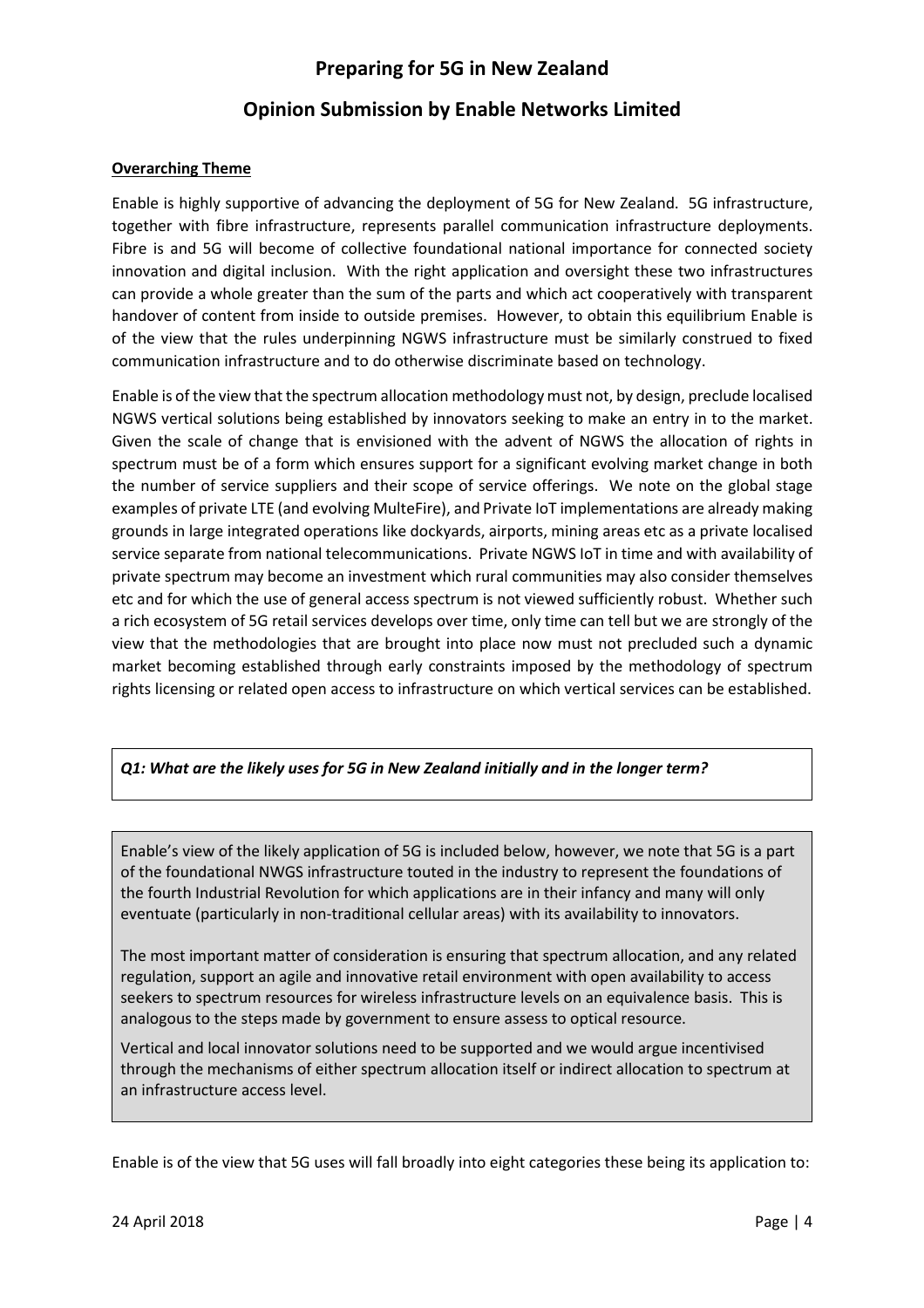'internet mobility' embodying activities familiar to us today however, with enhanced speed and reliability thus improving considerably our 'mobile' (whether on foot or in a vehicle) experience, enjoyment and safety and diversity of where we can consume those services.

Streaming of video to devices while out and about (mobile) is commonplace however 5G (Enhanced Mobile Broadband) with its greater bandwidth will support a significantly richer multi-media experience opening the door to enjoyment of such services as full HD streamed entertainment in vehicles with individual viewing per seat and likewise to new generation handsets and the potential ability to seamlessly continue watching media from inside a building to out of building networks.

'wireless to the home' otherwise referred to as fixed wireless/portable wireless/media-to-thedisplay/fibre substitution, all in essence commercially seeking to transfer end users from fixed services in their home to a NGWS supplied service.

Enable's response in this area may appear introspective however we find it hard to see that fixed wireless will add any incremental value to New Zealand consumers. Many parts of the world are not as fortunate as New Zealand and do not have the luxury of high bandwidth internet to the home due to the high cost to deploy fibre infrastructure. In these localities NGWS is being seen (and rightly so) as a great way of finally bringing high speed to those users. In New Zealand however, we draw attention to the fact through significant Government investment New Zealand sits within the top 10 countries of the world in respect of the percentage of homes consuming a fibre service (excluding FTTB). New Zealand's ranking continues to grow significantly year on year as UFB deployment continues and by its completion in 2022, 87% of premises will have access to fibre for carrying communication into the premises. From a fibre building service gigabit Wi-Fi can supply the needs to wireless connect of all portable devices inside buildings much more capably than 5G. The global attention to the capabilities of 5G (fibre substitution) from an inbuilding perspective are therefore in Enable's view not relevant to New Zealand where we already lead the world as opposed to being forced into seeking lower capability but sufficient solutions due to prohibitive fibre deployment costs.

It is of note that this use case is however one of the primary ones requiring 26Ghz small cell densification to seek to supply gigabit wireless connectivity from the street into homes and therefore it brings into question whether such densification is well placed in New Zealand or whether it represents simply the commercial investment by some companies seeking to establish exclusive nonopen infrastructure to seize greater market control of the home broadband market.

 'enhanced immersive experiences' through cloud virtual reality and gaming (extending from visual to hepatic feedback) and including superimposed augmented reality facilitation.

Enhanced immersive experience will be leveraged through NGWS and offer greater freedom of immersive mobility. Enable notes that despite marketing 5G is not the enabler of Immersive Virtual Reality (VR) or Augmented Reality (AR). Both are available today and improving rapidly with devices connected over high speed WiFi, for example Wave2 from Microsoft HoloLens being the most recognised but many other devices are becoming available some by notable companies including Carl Zeiss. Remote surgery is also tagged as enabled by 5G however remote surgery has been possible over fibre for a number of years and Enable would view it as unlikely that reliability over a wireless connection would be at a level of medical dependency compared to the choice of fibre. Remote (Mobile) AR guided diagnosis and instruction is however a likely area where NGWS will open new possibilities as will the delivery of interactive VR to large concentrations of wireless visualisation devices in a common location (such as at events) which is simply not possible over todays wireless solutions.

'sensor/decision control environments' Low Power Wide Area Networking is already growing strongly in both (general) unlicensed and licenced spectrum with LoRaWan, SigFox, Weightless, LTE-Cat M1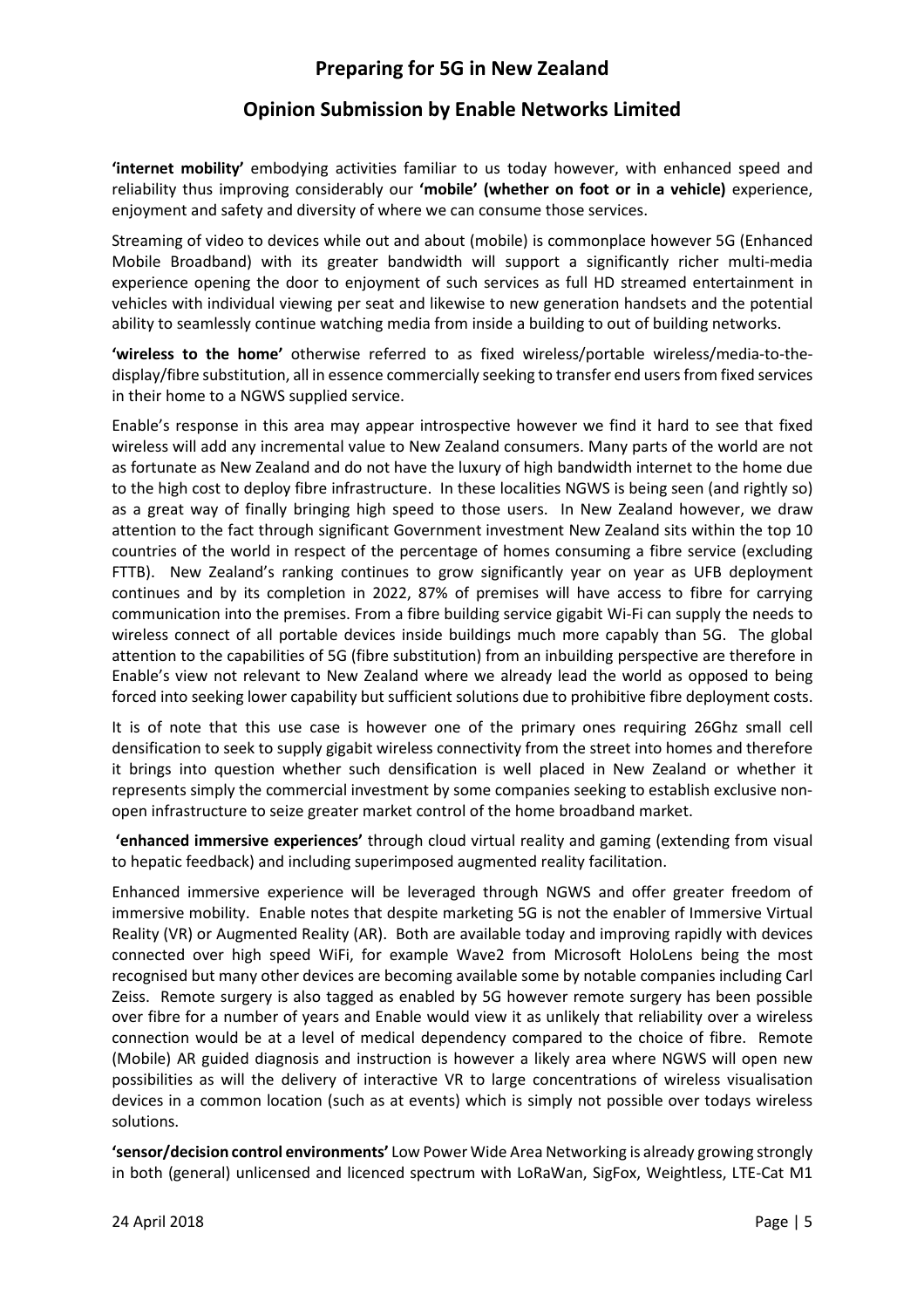## Opinion Submission by Enable Networks Limited

and an array of other specific to industrial, civic, agricultural application domains. IoT and 5G will add a further technology options into the mix for provision by cellular operators but 5G is not the single enabler of such an ecosystem rather a new entrant competitor.

Of note here is that 5G is not the enabler of IoT; there are many industrial, civic and home solutions already being successfully deployed using other telecommunication spectrum ranges and protocols.

5G will bring new offerings to IoT connectivity, particularly for the use of 'critical' devices requiring very high reliability, for logistics tracking and obtaining data for moving sensors, and for sensors requiring high bandwidths or long duty cycles (noting these are a minority).

Although 5G may be applied into local area IoT situations like home automation, Enable anticipates that its application is more likely to be valuable to sensing and control of mobile endpoints or endpoints for which larger data payloads or duty cycles are required than typical sensor applications.

#### Agriculture and Smart City's

5G NB-IoT is touted to revolutionise agriculture, and live-stock farming and smart cities but this does not recognise the already significant solutions already possible using LoRaWan, CAT-M1, SigFox amongst others in this space which have already established solutions with strong portfolios of cheap and long life long range sensors.

#### Home Automation

Home (Local area) IoT continues to see a strong and growing application of ZigBee and Z-Wave based short range hub enabled interfaces with strong presence of large corporations, such as Philips, Samsung, Google, Apple, Amazon and others all communicating ultimately over a fixed service to the internet through a router connected hub. 5G may well have a part to play here but again there is certainly a very capable existing ecosystem forming in this space other than a requirement for NGWS and again a very significant array of very low cost long life sensors. The challenge in this space remains more the integration between the vertical ecosystems despite the infrastructure operating on common communication standards although a number of cloud based cross ecosystem solutions are evolving which starts to bridge this gap.

#### Industrial Automation and Logistics

Industrial automation is likely to be an area of application of 5G however of note is that this is also an area where large private companies may wish to invest in local private 5G invocation deployments specifically tuned to their requirements rather than seeking to contract a retail service. Cases are being noted globally where large industrial organisations are already implementing localised control and site-based communication solutions. Again, however once Mobility requirements come in to the frame such as logistics tracking significant value in 5G can be foreseen.

 'ubiquitous cloud video surveillance and related applications' embodying Artificial Intelligence (AI) image recognition and behavioural prediction.

The ability to install and connect ubiquitous high definition video cameras with supporting AI analysis of sound and visual information for behavioural patterns would be expected by Enable to be significant application area for 5G.

'remote drone vehicle control' including aerial drone reconnaissance, drone remote control mining vehicles , and cooperative drone group coordination.

Enable again views this as an ideal application of 5G where the low latency and reliability will support precision control and the potential to return feedback such as hepatic feedback to a remote operators of drone vehicles. Many types of remotely operated vehicles are likely to be developed not solely for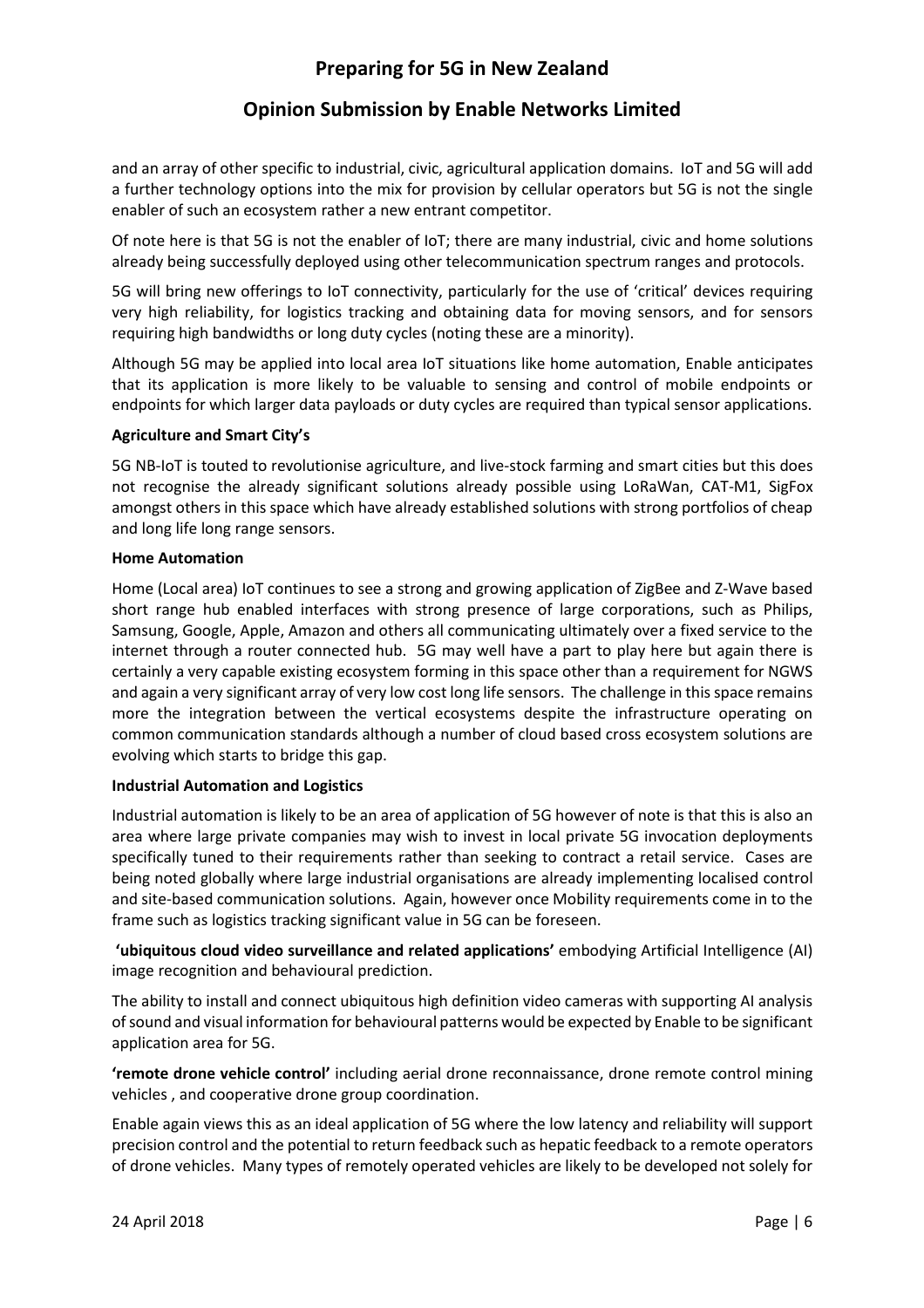## Opinion Submission by Enable Networks Limited

aerial recognisance (the typical use of the word drone) but also for mining, drilling and all situations where remote operation of equipment provides a substantial safety benefit. This is likely to extend to hybrid-controlled robotics. With local as well as remote high-speed intercommunication selfcoordinating adaptive drone's groups are likely to eventuate. For many applications such as mining remote 5G (or even private 5G) installations would be likely to be required.

'automobile connectivity' including in the first instance intelligent impact avoidance and extending to autonomous environmentally aware control. This use case is one which gains significant attention given its forward looking glamour. Enable believes this will gain initial market in assisted impact avoidance and for autonomous control in closed environments such as airport terminal transportation etc where the risks of unpredictable movements (e.g. pedestrian movements) can be better managed than shared carriageway/pedestrian traffic areas of cities. Deployment of such technology in public thoroughfare is less a matter of technology as the greater holistic consideration that would need to be applied to matters such as our legal frameworks and clarity of liability in the case of accidents or deaths resulting from such technology.

#### Summary

It would be short-sighted and presumptuous for Enable to seek to preordain what will be enabled by NGWS. Similar to fibre, it is an enabling infrastructure platform from which solutions requiring reliable and bandwidth intensive communications can rely upon as a foundation. There is opportunity with 5G to build into the process of spectrum allocation or infrastructure access which supports diversity and innovation for diverse solutions as opposed to limiting the resources to be provided to innovators in a closed and controlled form a few organisations perceived today as the only suppliers of such services.

Q2 Do you consider competition should be encouraged at the infrastructure level or purely at the retail level for 5G? Why?

Enable believes that the matter is not one of whether competition should be encouraged but rather whether telecommunications competition should be treated by MBIE as technology neutral or technology specific. MBIE has, to date, sought to ensure that supply of telecommunications over fixed infrastructure is open and prevents infrastructure providers from providing retail services. The question given the likely innovative platform which NGWS will be provide is should the same considerations apply or rather should NGWS be supported as a closed environment with rights and freedoms which support the long-term exclusivity of today's existing limited number of retailers.

Enable is of the view that an open access approach to 5G infrastructure (and the spectrum which underpins its use) by all access seekers would (a) enhance competition in the NGWS retail market which is currently highly constrained when viewed from a subscriber percentage basis per operator (b) support new innovative and niche innovative entrants with large national or small local solutions (c) encourage single deployment/multiple use philosophy thus reducing unnecessary environmental pollution (visual and non-ionising radiation levels) through duplicate/triplicate infrastructure densification deployments.

It is possible, for example, that Neutral Hosts (separate from retail providers) may be able to play a part in establishing and operating parts of the 5G infrastructure platform. Fundamental to spectrum assignment should be a model which facilitates open access neutral hosting (a neutral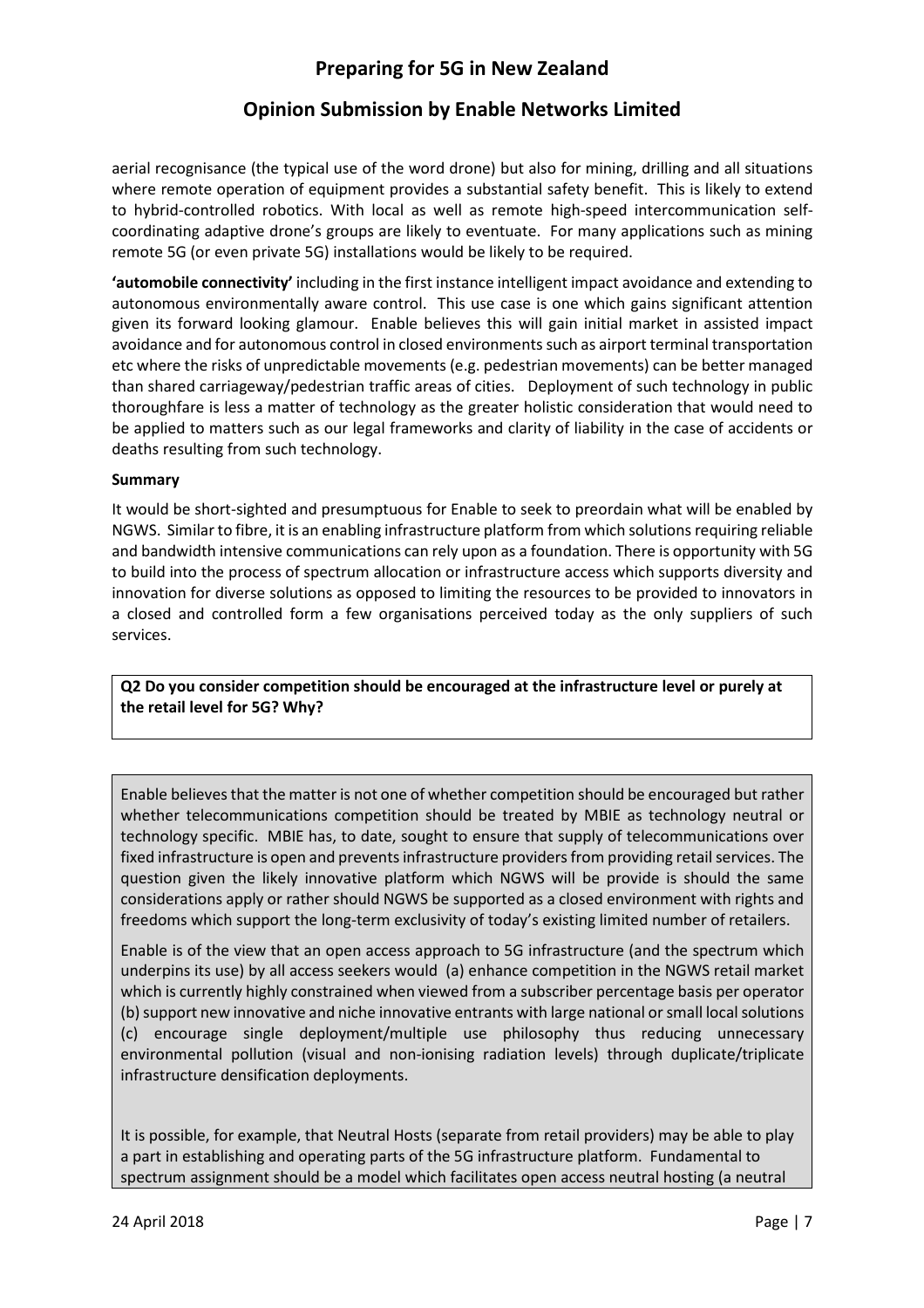# Opinion Submission by Enable Networks Limited

party operating densified cells and coordinating the use of spectrum amongst its users) and clarifying whether such Neutral Hosts would need (a) to acquire their own spectrum or (b) for them to broker use of spectrum through prior spectrum agreements by their respective retailers and a pool allocation to smaller player.

We are of the view that:

- 1. Government expectations and regulation should be technology neutral;
- 2. Open access should be the resulting outcome; and
- 3. 5G infrastructure owners should be bound by non-discrimination and equivalence obligations and potentially subject retail prohibition if they exercise a substantial degree of market power.

As matters stand today the primary retailers of mobile services are also the same companies which collectively hold 80% market dominance in the fixed residential broadband market. They also hold exclusive rights over the majority of private spectrum, own and operate their own exclusive cellular infrastructure and have unrestricted ability to establish, acquire and operate fixed networks. This is completely at odds with the way the mode of operation of the fixed industry and the constraints placed upon it by Government.

Enable can see no reason why MBIE would seek to provide exclusive and long-term rights (spectrum) without a requirement of open access or neutrality of hosting to the same "retailers" and without significant prior consideration of the evolving market and the place that the government should play. Post deployment of 5G there would clearly be benefit to the owners of 5G densified solutions reducing input costs through seeking to move a greater share of residential users to its own fixed wireless investments. Greater competition in the benefit of the consumer is welcomed but it must be on an even playing field for both Fixed and Wireless infrastructure operators and open to all retailers.

#### Q3. What regulatory issues need to be considered from a 5G perspective in New Zealand?

- (a) Regulatory best practice suggests that regulation should be imposed if a person (or persons) is able to exercise a substantial degree of market power. If only a couple or a few of retail providers are able to deploy the requisite 5G infrastructure, then these retail providers will more than likely be able to exercise a substantial degree of market power in the 5G space and this issue needs significant consideration by MBIE.
- (b) The access to 5G at an infrastructure level to retail innovators to establish and serve vertical markets on both a local geographic and national basis.
- (c) The sustainable integration and handovers between 5G and fixed broadband.
- (d) The sustainable deployment of street furniture including small cell densification (rights of placement) but consideration for a requirement of shared densified infrastructure to prevent unnecessary visual and elevated non-ionising radiation levels.
- (e) Powers to prevent stockpiling of spectrum bases on requirement of actual usage reports.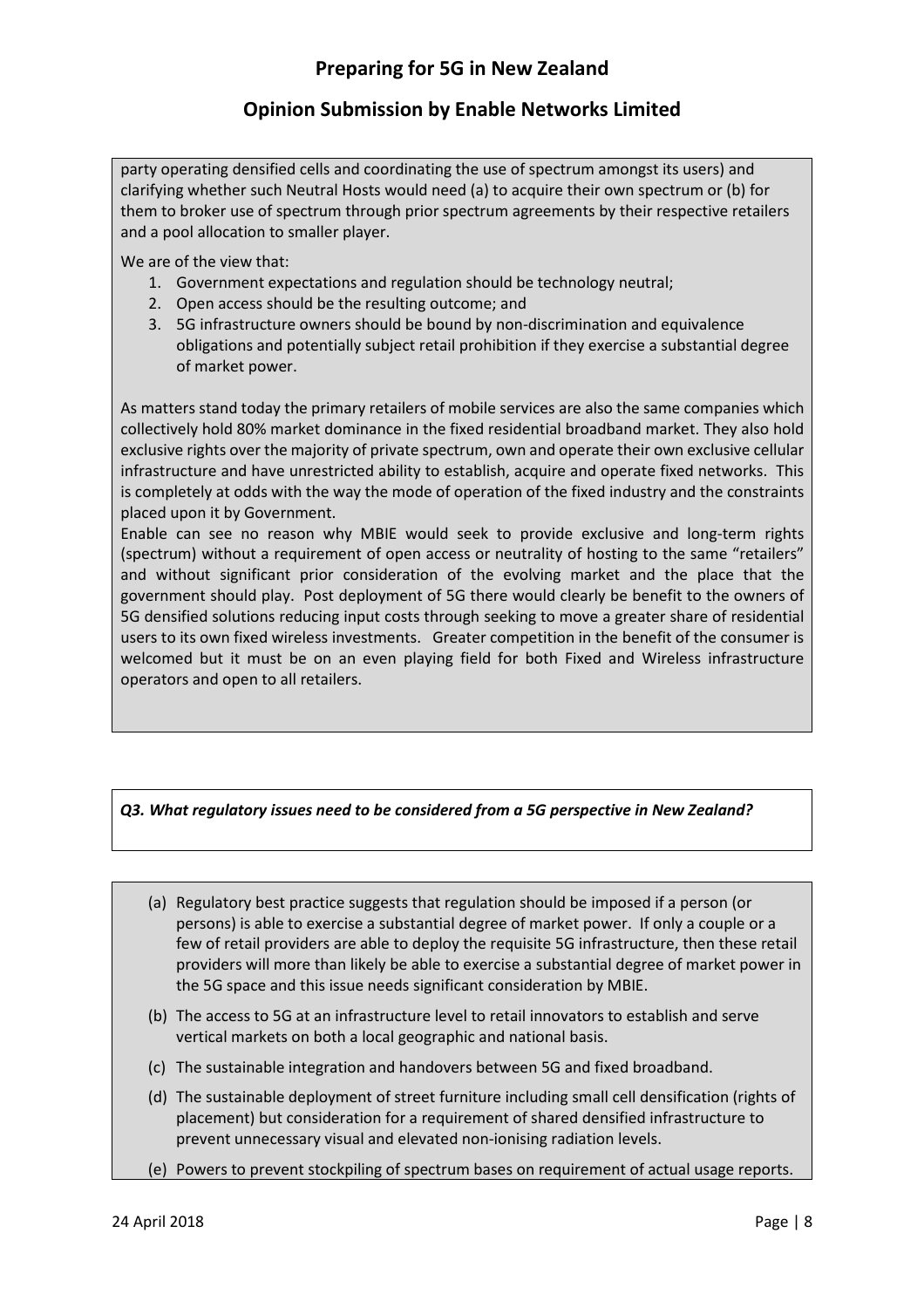- (f) Consideration to dynamic spectrum allocation assessed annually, committed use blocks having a different allocation regime to burst or reserve blocks.
- (g) The assessment of the adequacy of current protections relating to personal data as 5G will in some applications result in amassing Big Data which may include personal identifiable information, and therefore it is critical that handling of Big Data be fully assessed.

#### Q4. What aspects of these regulatory issues are most significant for 5G?

#### 5G Open Access

One could argue that competition has been considered generally in the Telecommunications industry through the Telecommunications (New Regulatory Framework) Amendment Bill however, this was conceived at a time prior to full considerations of NGWS and their overlap with fixed services. A backdrop to legislative thinking during its conception was the prevention of monopolistic behaviour of fixed service asset owners (this being a context easily identifiable with from the years of Telecom). The principles of technology neutrality and open access need equivalent consideration for 5G.

With long term spectrum rights provided to a select number of retail companies without any requirement to provide open access 5G products a retail market it is likely to eventuate with two of the retailers holding (i) a significant large share of 5G spectrum rights, (ii) the majority of supporting cellular infrastructure, (iii) their own fibre and hybrid fibre-coaxial networks, (iv) 71% of the fixed market retail share and nothing to prevent them deploying or acquiring further network infrastructure for their sole retail purposes. This is obviously not in the best interests of consumers and paves the way to the potential re-establishment of a Telecom of new.

It could be argued that from this could be addressed through MVNO arrangements however such arrangements in New Zealand have been historically been few and far between and it is unclear how such large-scale resale branding models would in any case foster niche small scale innovators in the 5G retail space being able to develop and market into new vertical segments of the market.

Historically fixed and wireless infrastructure had specific use cases with little overlap to cellular and they were discrete and complimentary. Further, fixed infrastructure was an essential asset that required special protections by the Government to ensure access to innovators. Strangely, spectrum (perhaps because it cannot so readily be seen, touched etc) has been free of any such constraint and is sold to retailers as a direct asset with no requirement of open access.

With the advent of 5G there is no question that vertically integrated retailers with unregulated infrastructure and ownership of spectrum will seek to regain revenue to compensate for capital investment in the 5G deployment. Any manipulation of the market in this respect need to ensure protections are in place and considered.

#### Visual Pollution and Non-Ionising Radiation Pollution

Enable notes that investigation is underway to assess if the current environmental standards governing the location of cellular transceiver antennas would be sufficient to cover 5G antenna deployment. Enable would be both highly surprised and disillusioned if this were to be the case. It is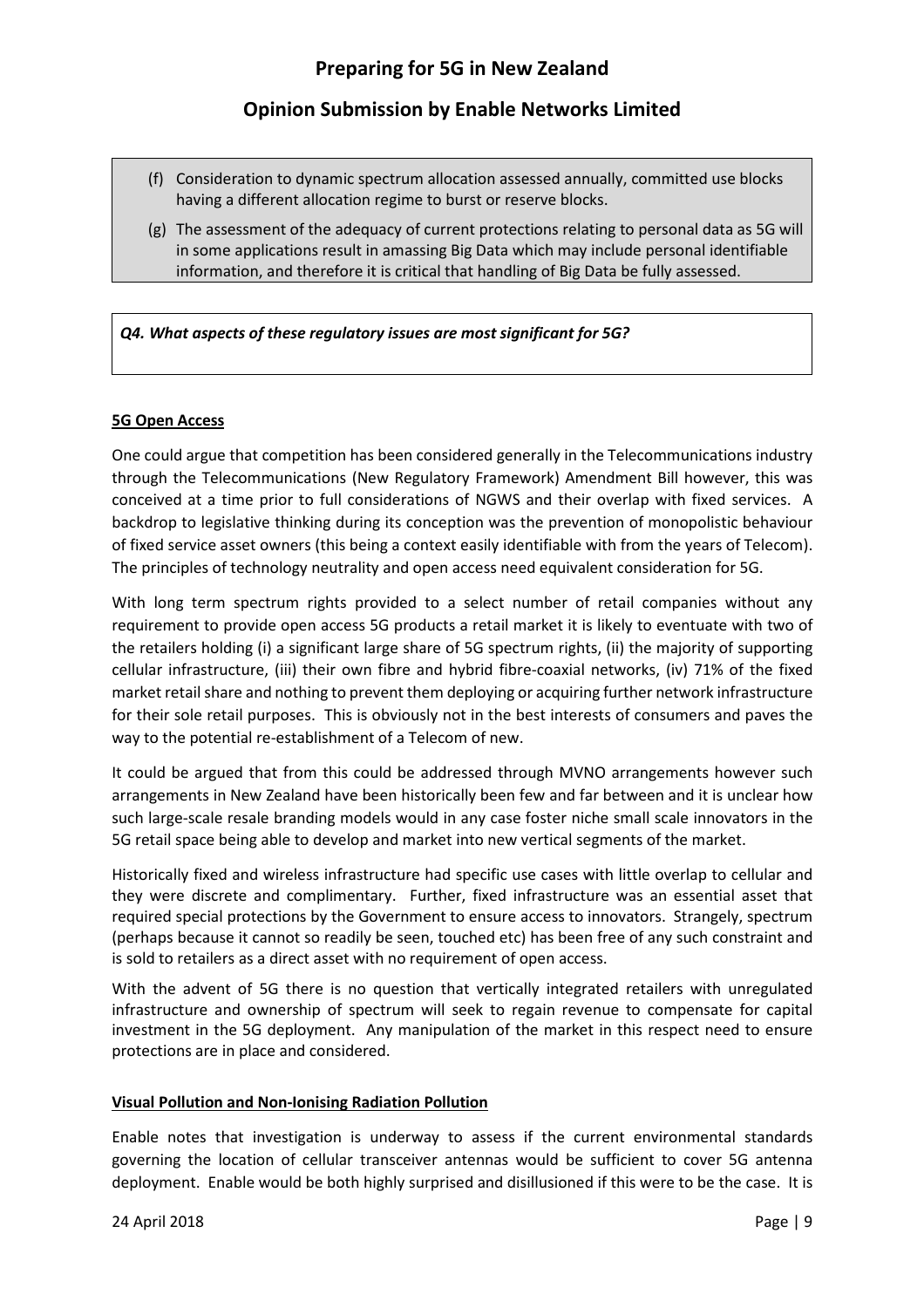### Opinion Submission by Enable Networks Limited

important that considered changes to the National Environmental Standards (NES) start from a context of what is likely to change with the deployment of 5G rather than what is similar and for those aspects which are significantly different like 26/28mm densification (potentially with overbuilds by all operators) to be assessed formally to ensure that matters of visual and RF pollution are minimised and not simply matters of commercial decision making by operators.

Initial deployment of 3.4GHz 5G is not expected to require significant densification of antennas however as 5G deployment gains pace and higher throughputs are targeted 26GHz is anticipated to be deployed with propagation characteristics which will require a substantial infill of small cell antennas. Although evidence from trials in the USA indicate that the application of technologies such as Massive MIMO will result in greater range than expected from such antennas (including a degree of non-line of sight coverage) there is still little question that a significantly densified antenna programme will need to be undertaken to achieve the very high data rates being promoted in current marketing. It is essential that the initial low densification requirement does not misinform NES critical for 26GHz densification the density of which will be unprecedented.

Enable submits therefore that the NES must seek to limit unnecessary proliferation of small cell antennas in overbuild deployments by multiple operators which would solely be self-serving and originate from past practice and the lack of open access requirements of such infrastructure on an equivalence basis to other operators.

Enable has followed the developments of 5G globally for several years and we have observed for some time the risk seen by the incumbent cellular industry globally to how small cell densification will be approached at national and local planning levels and the lobbying underway in other regions. To some degree visual impairment may be able to be lessened through camouflage solutions which are in development (noting however this is more expensive to deploy and seems to be deployed only where environment standards require indicating the importance of updating the standards). However even with extensive use of camouflage given the current non-conclusive nature of the long-term effects on human philology from radio frequency exposure to millimeter wave radio waves Enable submits that there must be a fundamental intent (backed by required environmental standards) to ensure the minimum necessary aggregate exposure to radio frequency emissions.

Specific upfront attention is required from both national and local planning perspectives to ensure that resource management planning considers ahead of densified antenna deployment matters including the maximum density of antennas per area (irrespective of operators) and the level of camouflaging and placement that should be required. In addition, there should be consideration as to whether there should be mandated sharing of densified antenna deployments based on (a) ensuring sustainability and reduce wastage (b) reduce visual position (c) reduce antenna overbuilds by each retail supplier which unjustifiably increases the density of non-ionising radio frequency radiation in residential areas.

Enable notes that the subject of health considerations has been incorporated into this question:

Enable is not qualified to make comment on the specific health matters and would rely on those in the medical and medical research field to provide in this regard. fibre by its nature communicates using photons of light and produces no non-ionising radiation. We note however the following:

(i) The subject of health effects of non-ionising radio sources is a long standing one and is disturbing to many people in their environment regardless of the lack of conclusive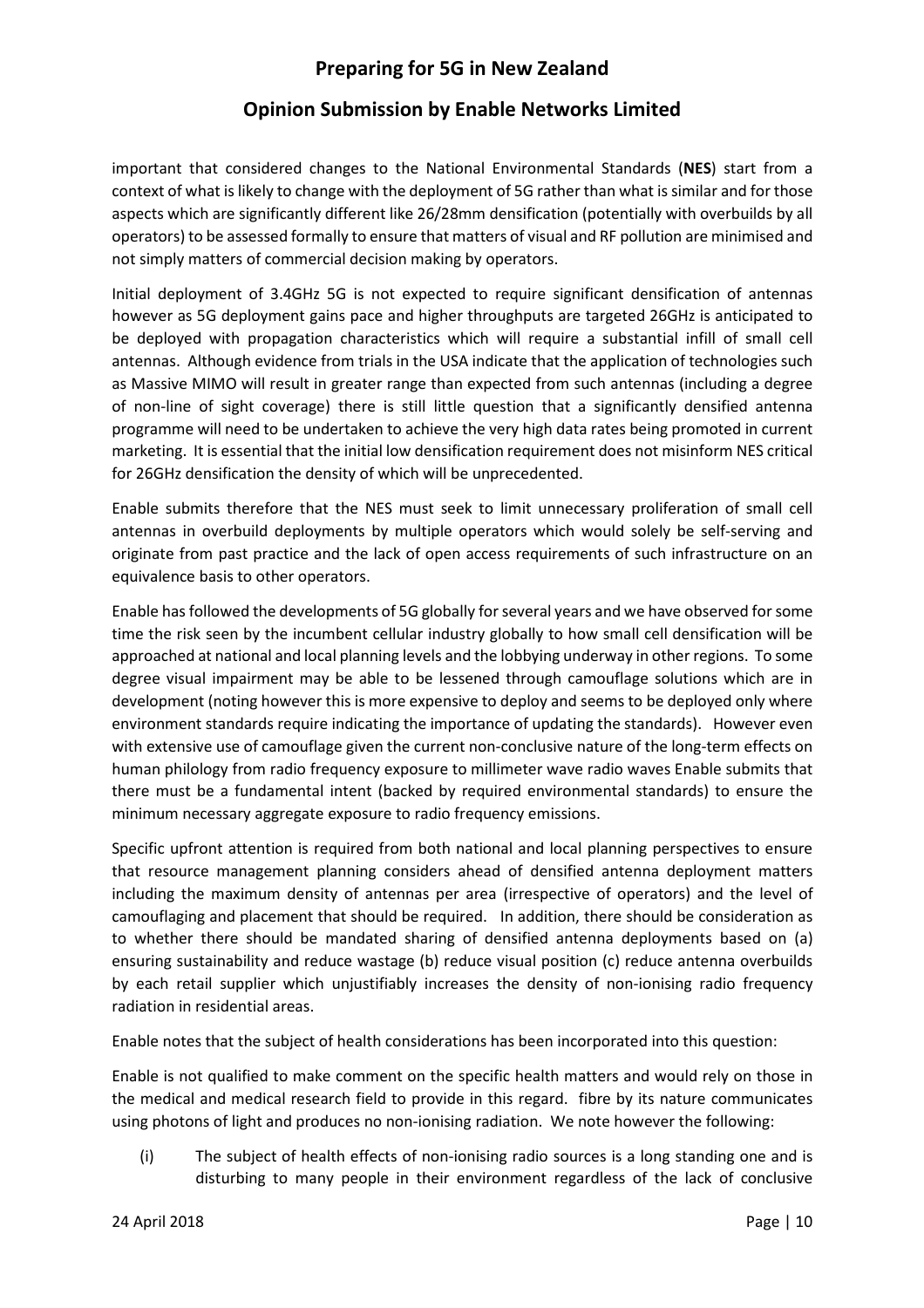## Opinion Submission by Enable Networks Limited

evidence to it being a health concern. We note in this regard however the International Agency for Research on Cancer (IARC) under the World Health Organisation continues to classify radiofrequency electromagnetic fields as possibly carcinogenic to humans (Group 2B), a category used when a causal association is considered credible, but when chance, bias or confounding cannot be ruled out with reasonable confidence. This matter is under continuous monitoring and accordingly, it would seem prudent that prior to high densification the Government should again satisfy itself that the specific combination of frequencies (rather than RF generally) and densities being intended to deploy have to its satisfaction have no undue effect on health.

The preamble to this question indicates that to date decisions have been made not to enforce New-Zealand's non-ionising health standards on handsets. It is unclear to Enable why this approach would naturally simply continue to new 5G devices where these operate with differing frequency ranges (particularly 26Ghz) in very close proximity to persons. It would seem that either the standards for exposure of devices in general are set too low and should be changed or if this is not the case that mobile handsets should either (i) conform to be permissible for sale in New Zealand or (ii) an obligation should exist to clearly mark such equipment in a manner to make clear to the purchaser that it does not meet New-Zealand emission health standards.

It would again seem prudent that the Government would wish to confirm to itself that the prior logic of not enforcing emission standards on handsets remain advisable with the new proposed frequencies and particularly 26GHz. If the standards are set at appropriate levels, there would seem to be no clear justification which does not impose a risk on individuals for exceptions.

- (ii) A recent submission to the Select Committee in relation to the Telecommunications (New Regulatory Framework) Amendment Bill was noted by a number of individuals and in particular a joint submission containing the view of 100 international medical professionals expressing concern that insufficient study had been conducted in new proposed widespread use of the 5G spectrum. It again would seem prudent that MBIE ensure itself that no undue health outcomes eventuate from the specific frequencies that may include the requirement for revised product markings, assessing maximum transmission power etc.
- (iii) We note the question considers handsets and cell towers but is absent from considering any health matters which may relate to the likely proliferation of internal fixed 5G modems into people's homes and the location of these thereof that will eventuate with fixed wireless broadband offerings.

Q5. Do you agree that the 3.5 GHz band is the top priority for allocation for 5G?

Yes: Opening access to the 3.5 GHz band (3.4-3.7 GHz) as a top priority is prudent.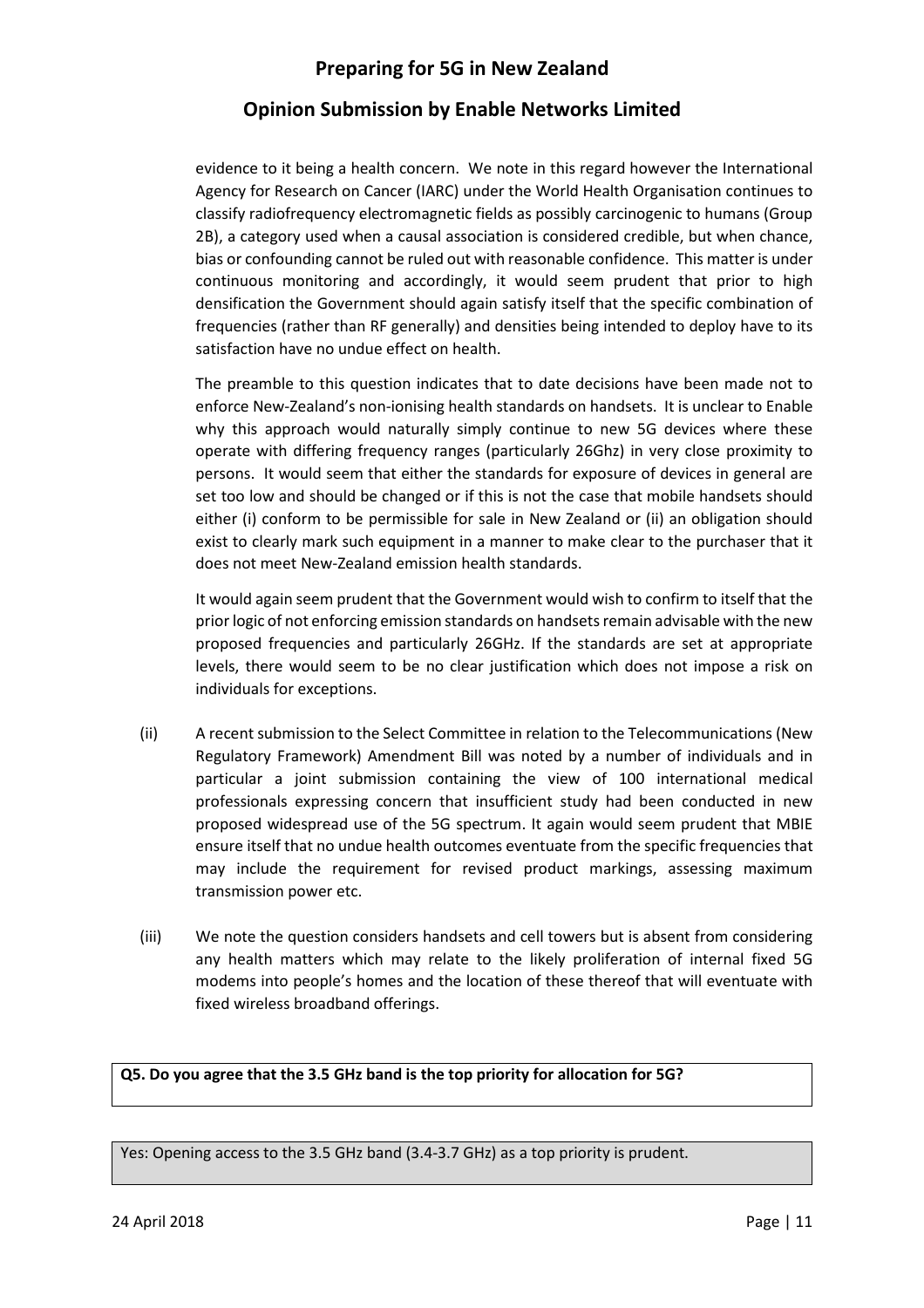- (a) International Harmonisation is now significantly progressed. This being important to support seamless roaming and the economies of scale necessary to drive down the cost of equipment:
	- i. Aligning with WRC-15 with a harmonised International Mobile Telecommunication (IMT) identification for 3.4-3.6GHz throughout Regions 1 and 2 and in many countries in Region 3.
	- ii. ECC recent approvals of recommendations to harmonise 3.4-3.8GHz
- (b) The band supports introduction of 5G with significantly less requirement for densification than 26Ghz offering a sweet spot for early deployment between range and available post reallocations of significant contiguous spectrum.
- (c) The band has been an early focus of 5G development by equipment manufacturers and some of the initial deployments of 5G in many countries are expected to use it.

#### Q6. Do you have any comments on reallocating 3587 to 3690 MHz for 5G?

No

#### Q7. Do you agree that the 26GHz band is a high priority for allocation to 5G in New Zealand?

#### Yes.

 We note significant harmonisation occurring in this band in Canada, Europe Middle East and Africa. There are significant opportunities within this spectrum band to harness large contiguous bandwidths to provide very high-speed wireless data services. Where massive increases in Gbps connectivity spectrum allocations are required this range is expected to be crucial. However due to propagation characteristics deployments in this frequency band will require a significantly greater degree of densification than in the C band and therefore significant study is required into ensuring the environmental and physiological factors is required including any requirement to minimise massive multiple company deployments of close proximity antennas required. In this regard the matter of consideration is the relative economics as densification at 26Ghz will bear a high capital investment.

Enable notes two current 3GPP Proposals in this area of spectrum: 26GHz band: 24.25-27.5GHz 28GHz band: 26.5-29.5GHz

and the general absence of consideration of the 28Ghz band (presumably due to current allocations) although mentioned in Q11.

#### Q8. Would this band be of interest to your organization for trials for 5G services in New Zealand?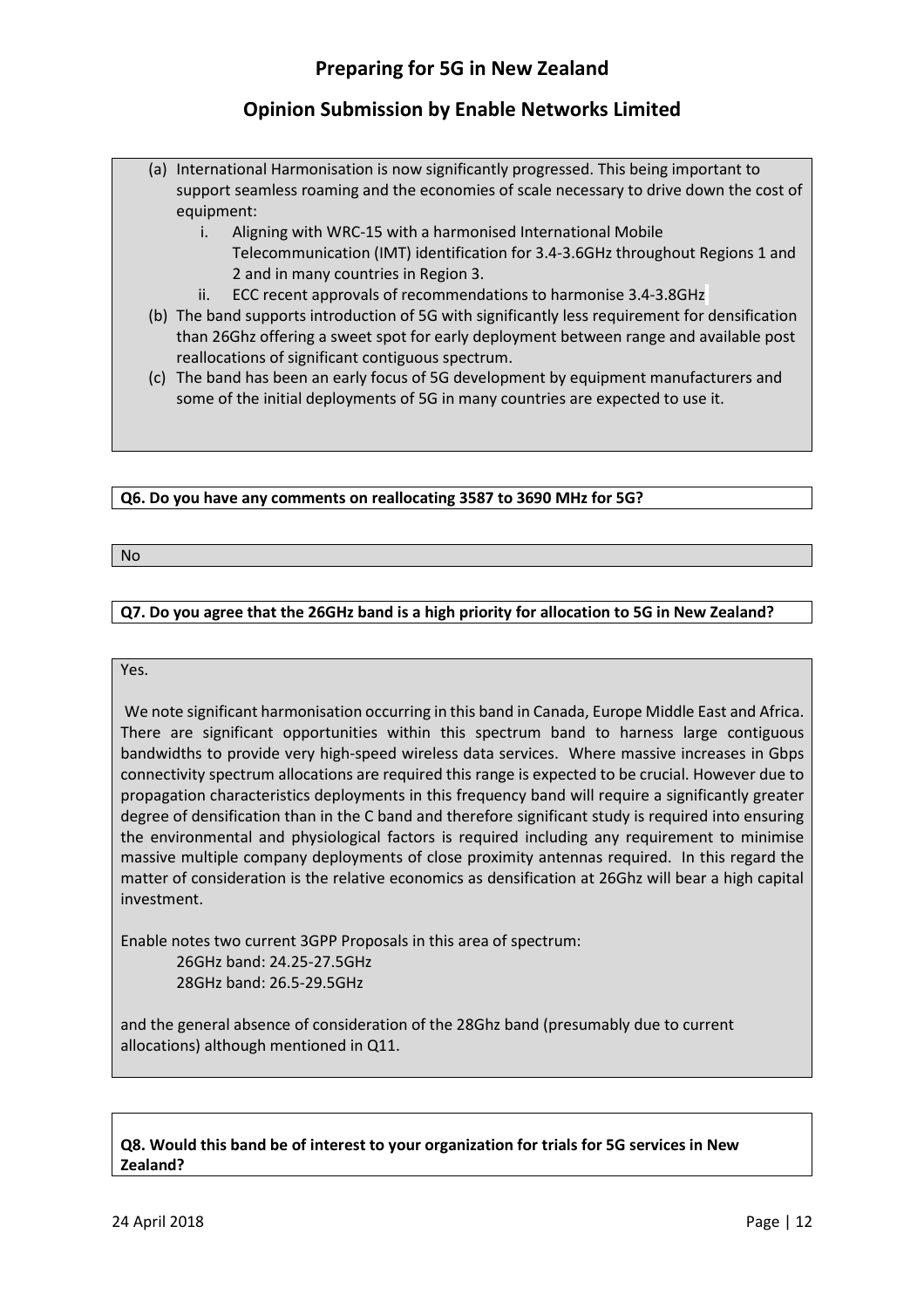### Opinion Submission by Enable Networks Limited

Yes. Enable believes that with the correct partnerships and economics that it would be better for New Zealand to deploy 5G (densified) infrastructure once and not 2 or 3 times. There would be no value in replicating the existing cellular footprint given an open access deployment of 26Ghz small cells is totally achievable.

With that stated the economics of densifying 5G appears less obvious in New Zealand to other global areas as we as a nation will have very significant capability to provide exceptionally highspeed communication into 87% of all buildings nationally which can already be wirelessly distributed through WiFi. Enable would seek to form a collaborative arrangement with existing cellular providers to seek to establish a sustainable investment model.

#### Q9 Do you agree that the 31.8 to 33.4GHz, 40.5 to 42.5GHz and 42.5 to 43.5GHz bands are a low priority for allocation to 5G in New Zealand?

Enable has not investigated these spectrum ranges, significant pioneer research and trialling of technology and propagation is required beyond the scale that Enable has the ability to invest in. Internationally the thrust has been in the trailing and tuning in the 3.4, 26 and 28GHz bands. The 30-60GHz bands having a focus on Corsshaul/XHaul Given available spectrum ranges and global testing focus 26Ghz appears the most prudent densification spectrum in the near term.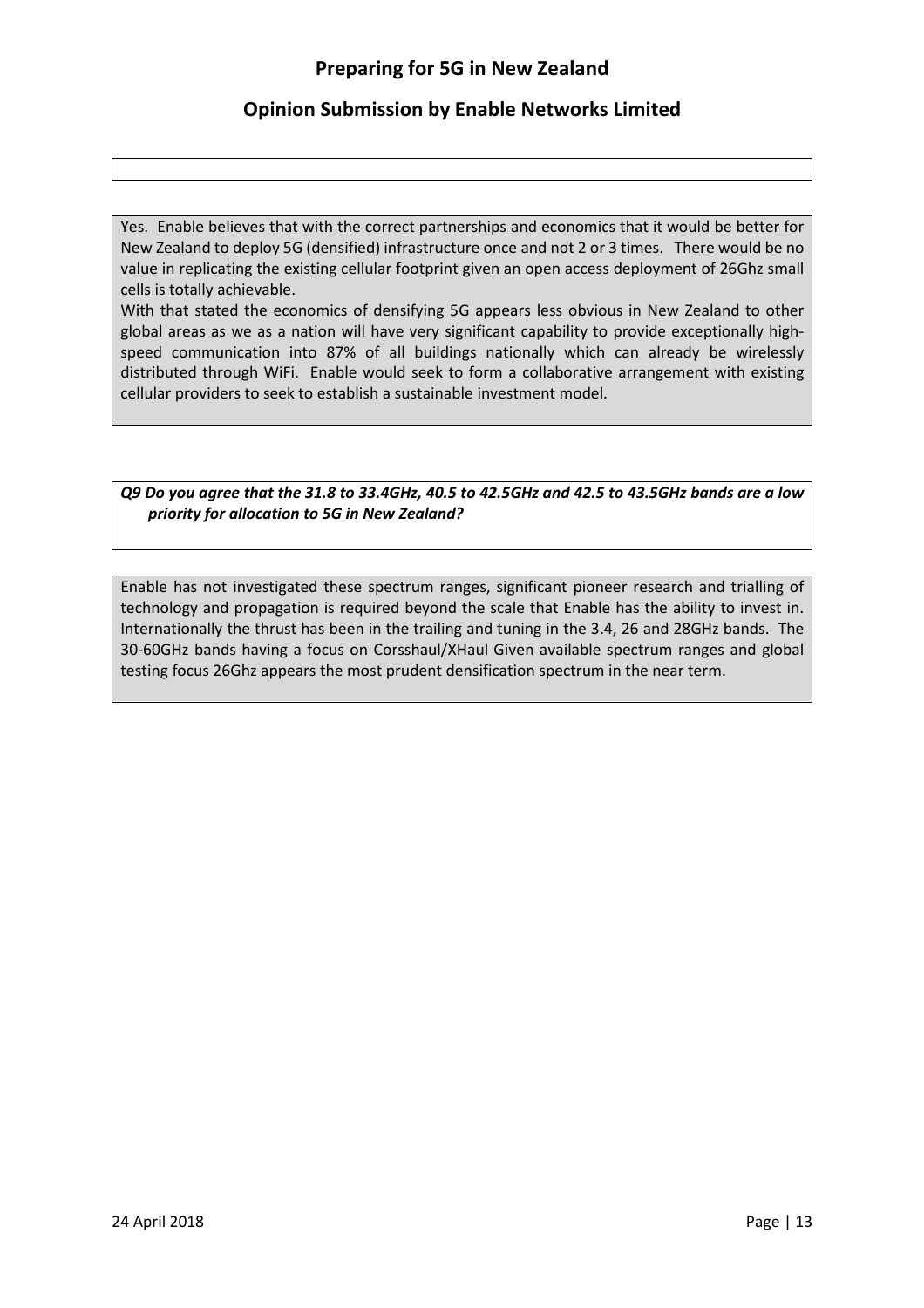### Opinion Submission by Enable Networks Limited

Q10. When do you think equipment is likely to become available in the bands identified in Q9?

#### No Comment

#### Q11. Do you have any comment on the possible allocation of 27.5 to 29.5 GHz to IMT?

The global marketplace is seeing a drive to include additional frequency bands to support 5G demands, such as the 28 GHz band (3GPP band n257), band n257 (26.5 to 29.5), overlapping band n258 (24.25 to 27.5). It is understood this is supported by the GSMA with some testing globally occurring under existing mobile allocations in the ITU's Radio Regulations. The combination of bands would clearly provide broader collective spectrum options for deployment. We note 28Ghz is already being deployed and trials in a number of regions including the USA, Canada, Korea and Japan. There is also evidence that handsets may well be available in this band prior to 26Ghz in particular, due to the speed that many trials have been completed and commercialisation is now being approached in the USA.

Q12. Is there demand for alternative uses other than IMT of the 1400 MHz band? If so, what uses?

No Comment

Q13. When is the demand likely

No Comment

#### Q14. Is there a need for more sub 1 GHz spectrum for IMT/5G?

Yes. Opportunity should be afforded to those willing to deploy infrastructure to support IoT on a more mission critical basis to obtain private allocations of sub 1GHz spectrum at rates which encourage such innovation.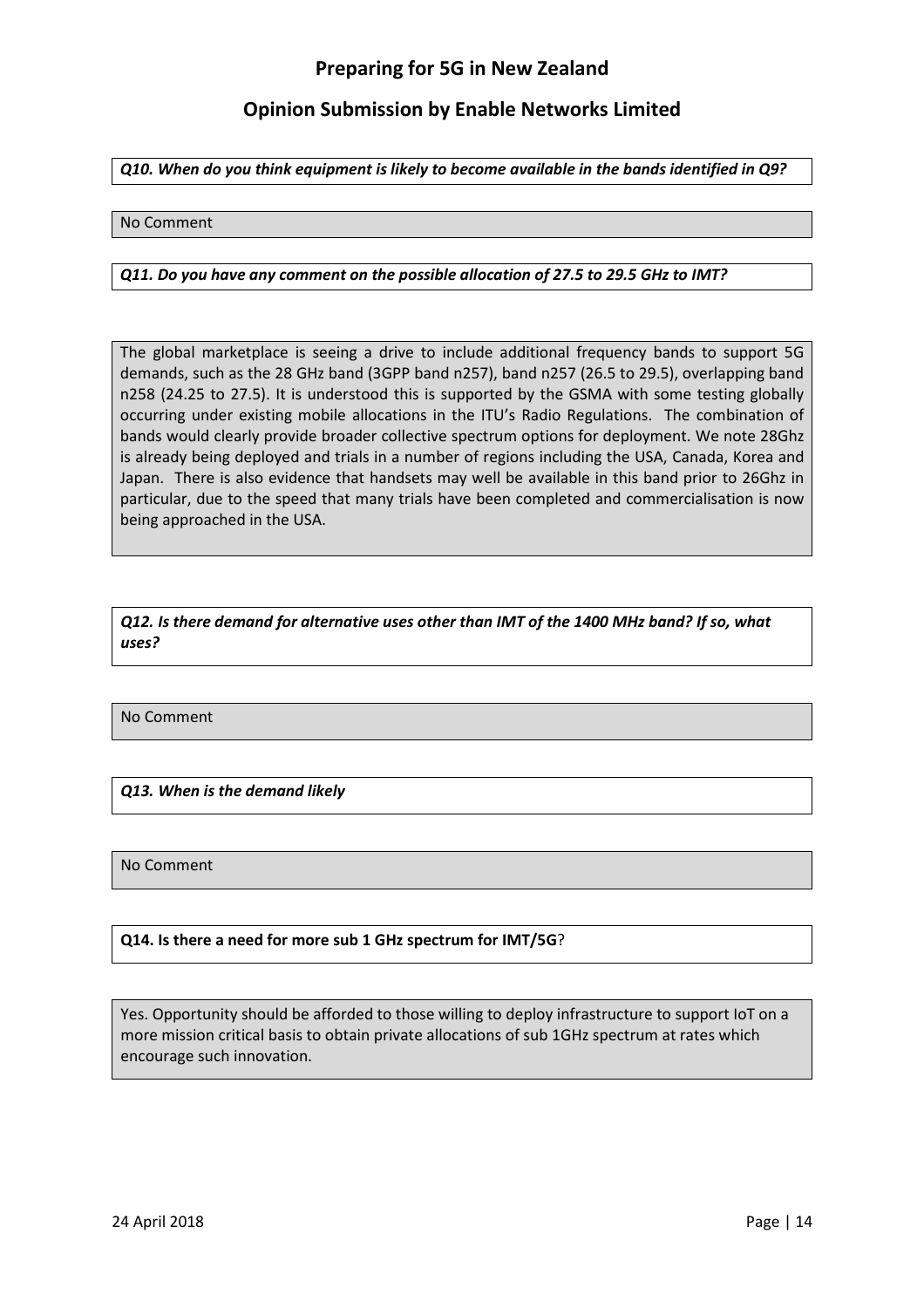Q15. If so, how should we deal with radio microphones in the 600 MHz band? Q16. for When is the demand likely to require reallocation of the 600 MHz band to IMT, if at all?

With 600 MHz being widely deployed in preparation of long range infill 5G there is clearly value in this spectrum to a 5G assignment noting that radio microphones have only just been moved into this band which is clearly problematic.

Q17. Which allocation methodology should be used for allocating spectrum bands identified for use with 5G? Why?

Enable's view is that the spectrum should be allocated by administrative allocation.

With that stated, Enable believes that the length of tenure of allocation to some spectrum ranges (particularly those targeted at high speed densification and long rang low latency IoT) needs to be reduced to foster a more dynamic and innovative retail environment. Long term tenure only makes sense in the context of there being a likelihood of little market change and yet with 5G there is the potential for very significant market change in certain vertices (although probably not in national voice and general mobility data services).

Enable believes that MBIE should consider as an integral part of an administrative allocation the viability of an alternative spectrum allocation and payment methodologies which seek to reduce the root industry drivers which dictate operators requiring long term exclusive tenure of spectrum.

Enable proposes MBIE considers the following:

- The methodology being supportive and encouraging an open network or neutral host deployment to decouple the infrastructure expenditure.
- Spectrum revenue to be approached relative to use and short-term reservations rather than long term fixed allocations and options for spectrum being more dynamically allocated and brokered relative to demand. Enable notes that industry sharing has already been undertaken globally through MORAN (Multi Operator RAN) and MOCN (Multi Operator Core Network) implementations and 5G affords new possibilities and facilities for spectrum aggregation and sharing. These aspect of 5G require detailed consideration in collaboration with the industry in addition to other implementation maters.

There appears to be a tendency to think of available spectrum and then seeking to work out how many times it can be split to support operators relative to their likely long-term use (support up to X operators). If one considers as an assumption that the spectrum allocation is sufficient to support the end user demand (at least in the near term) however then there would be enough spectrum for any number of operators (based on actual usage) the market simply based on how much of that demand they attract to use that spectrum providing the spectrum could be dynamically or periodically be allocated.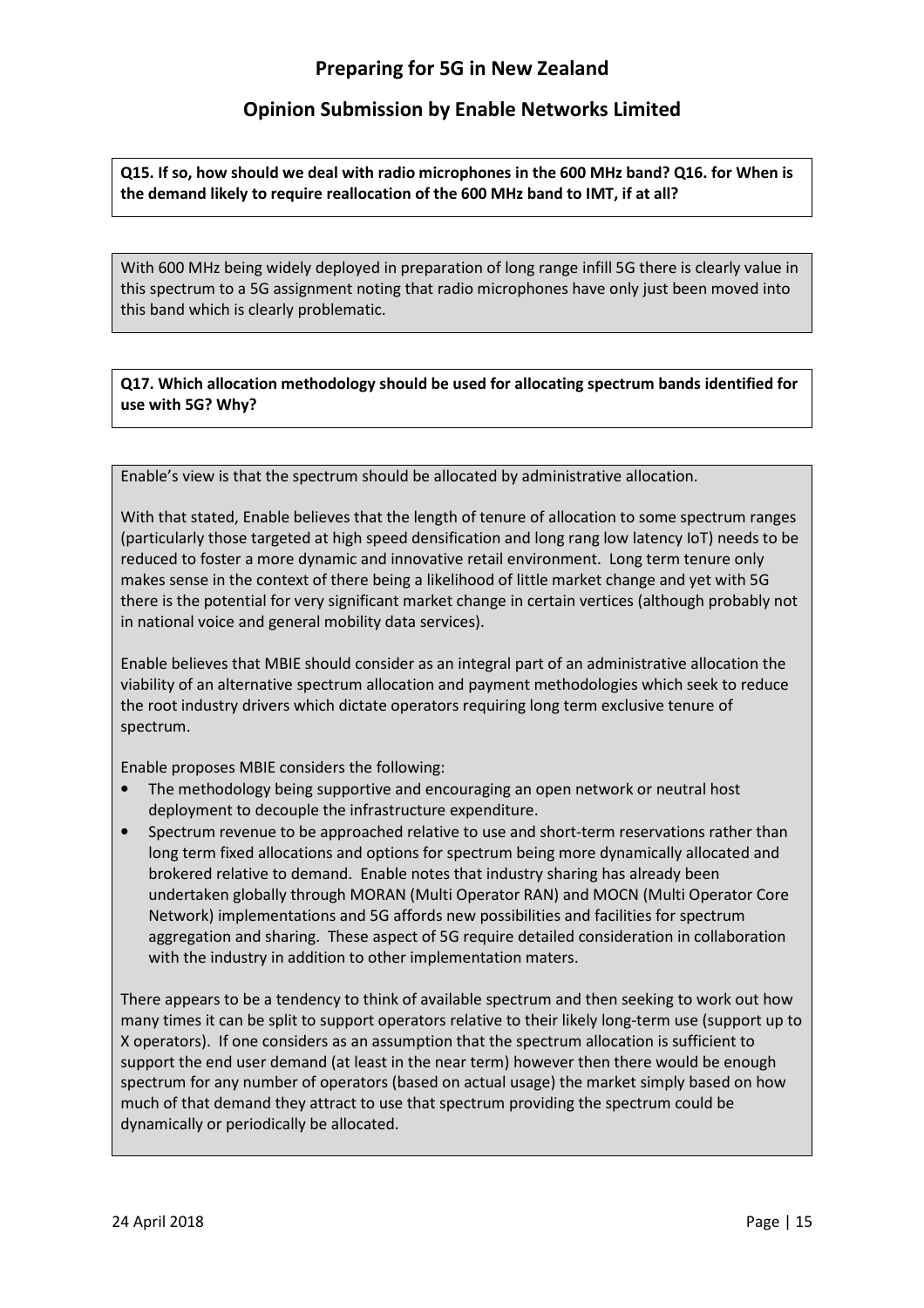If it is deemed that such shared management of spectrum is not practically achievable then Enable would propose consideration that indirect access to spectrum is required as a condition of spectrum holding by way of a requirement to offer open access products which may incorporate a spectrum usage charge element and infrastructure overhead cost (on an equivalence basis).

First come first served and lottery allocations, although non-discriminatory, make no sense to Enable and are potentially damaging to the economy. NGWS will be a critical component of the nation's infrastructure and the spectrum which supports it must be made available to those which will be effective in establishing and maintaining market and infrastructure in a timeframe aligned to national needs and development.

Allocation on the highest bidder basis also makes little sense to Enable in a 5G context. This makes more sense to the preceding two methodologies as one could reasonably assume that the party with the highest bid may likely have (a) a significant interest in ensuring that infrastructure would be deployed to return value in its investment (b) and likely to have the requisite scale and funding to successfully establish the infrastructure. Also, clearly this mechanism returns the highest monetary value back to the economy in direct spectrum payments, although whether this returns the best value in relation to other social and innovation value measures would be debatable. The primary issue here is that such an allocation is in Enable's view discriminatory and affords little consideration for innovators who may in time grog very important vertical markets. Such a methodology also is that it ''statically" segments the available spectrum for "long periods" providing exclusive rights to a pre-set number of retail providers and thus potentially limits considerably the potential for innovators in niche vertical markets gaining access to 5G at infrastructure levels (companies wishing to invest in wireless infrastructure have nowhere to go if spectrum cannot be obtained and there is little incentive for primary holders of spectrum in the current operating environment to offer retail products that can be used to challenge their markets).

The regime that makes the most sense to Enable is that spectrum be allocated by administrative allocation. In this regard however, the outcomes and criteria governing such an administrative allocation required considerable consideration informed by the commerce commission study to be undertaken on the mobile industry One such outcome that Enable would expect to be a priority consideration given the embryonic nature of 5G would be that new innovator entrants will be able to readily gain access to spectrum either directly or indirectly via open access infrastructure to support both localised and national innovation initiatives.

Currently spectrum allocation is viewed as a static, point in time, matter underpinning and constraining industry direction for many years on forward looking assumptions. It is significantly less likely with 5G that forward-looking assumptions will be correctly predicted and more likely that disruptive new entrants may play a substantive part in 5G innovation. Existing wireless infrastructure owners will understandably likely have a view that long tern certainty is required (through long spectrum exclusiveness) in order to return on capital investment and spectrum fees however in some 5G areas such as densification a more open network implementation by a Neutral Party may provide for a more flexible environment to support evolving innovation and a more balanced investment risk for all retailers.

Of note is that 5G not only brings greater throughput and lower latency but is a complete rethink on how the network resources are allocated to specific slicing to use cases and instances. Network Function Virtualization (NFV), Software Defined Networks (SDN), Cloud Radio Networking (CRAN) allow for end to end network slicing. There will be a readily available platform to support sharing the Radio Access Network (RAN) and potentially spectrum. This is also not a new concept, but rather an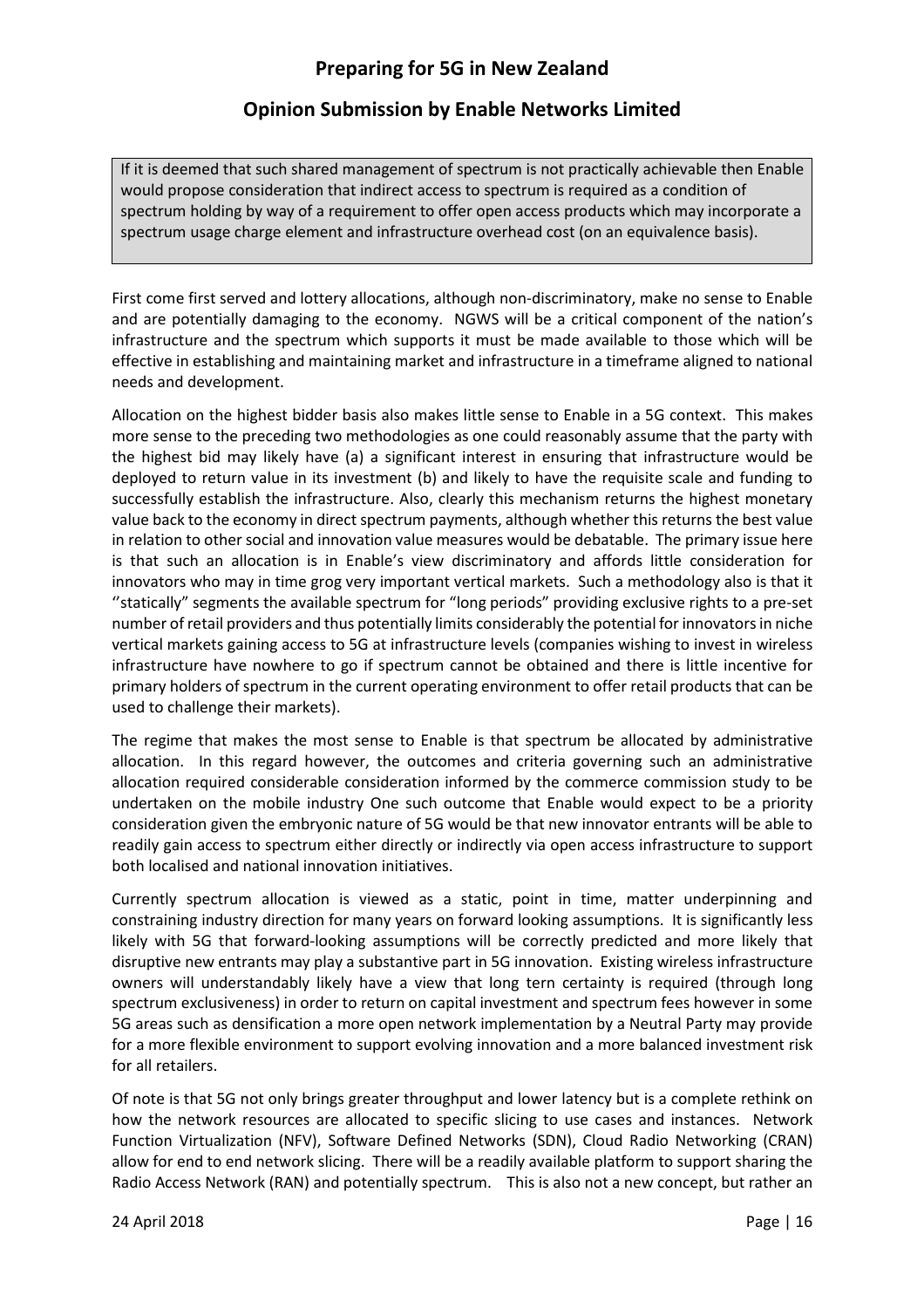### Opinion Submission by Enable Networks Limited

extension of RAN sharing implemented between carriers in a multiple operator radio network (MORAN) and multiple operator core network (MOCN) implementations.

#### Q18. Should different allocation mechanisms be used for rights for regional providers and national providers? Why?

The answer to this question depends on the primary mechanism of spectrum allocation chosen but, in all cases, regional and even sub-regional (town, rural community, private) use of 5G will be important to ensure that new vertical services market development is not excluded by virtue of being unable to gain access to spectrum allocation.

Many use cases for 5G have little to do with a requirement for national operation and roaming. 5G may be able to be used for localised IoT connectivity solutions without the need for national integration: Localised autonomous Vehicle control, localised robotic or drone vehicle control. Many uses 5G use cases have little relationship to the context of national mobile voice and data provision requiring national network and national spectrum.

With all bands the potential for regional, local and private instances of NGWS services must be supported if innovation and market diversity is to result.

#### Q19 Should deployment of 5G technology be specified for some or all bands? If not, why not?

Enable is of the view that the bands should be allocated on a technology neutral basis but be required to be for NGWS use.

#### Q20. What implementation requirements should be specified and how should these be expressed? – time, extent, etc –

As with any new technology deployment reasonable time must be considered both for the logistics of deployment and a buildout based on commercial reasonableness.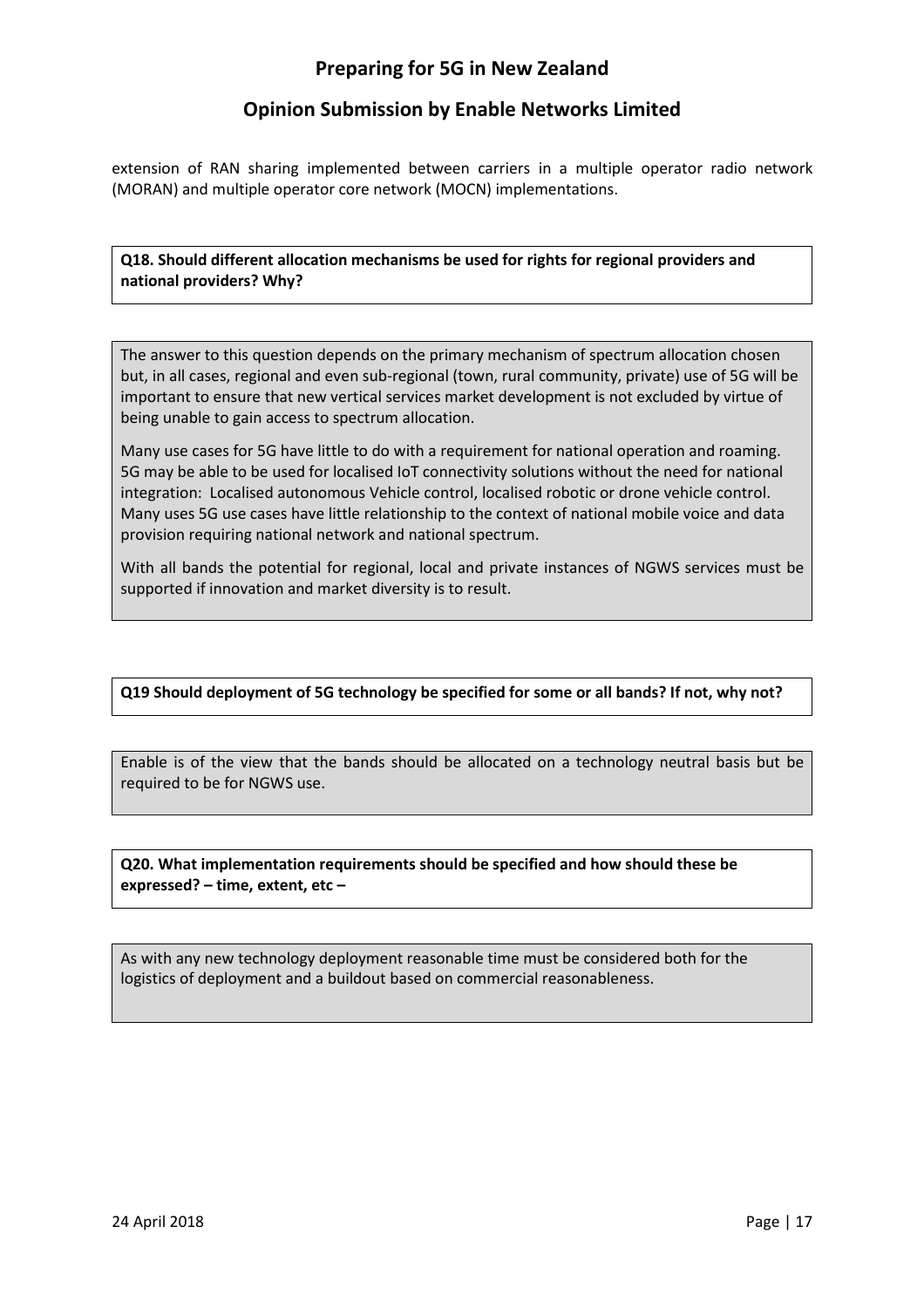Q21. What should be the consequence of non-implementation – lose spectrum, additional payment, other

Financial penalty or use or loose mechanisms are well established forms of discouragement of competitive spectrum stockpiling and poor utilisation which are not in the national interest. The strengths and weaknesses of these are assessable through past application. Given the vastly more dynamic and uncertain nature of 5G, Enable would encourage MBIE to consider development of new model which seeks to reduce the necessity of infrastructure investors to need to seek long term certainty of spectrum allocation to gain exclusivity to mitigate risk of the high up-front cost of the spectrum. If it is considered that national voice mobility and basic national data mobility are already provided over existing spectrum without 5G

Enable believes the focus needs to move to how spectrum set aside for 5G is always available to the maximum degree required to support new market service channels from both incumbents' innovators which require the specific 5G features of very high speed mobile data services, 5G mass device communications, and 5G critical device communication. Enable's view is that innovators and incumbents should be able to equally gain access to spectrum either directly for highly localized purposes (spectrum allocation deploy own private infrastructure) or indirectly (open access to single infrastructure platform) and that spectrum costs would be more beneficially considered as a usage levy fee.

Enable notes consideration of MBIE of spectrum parks or locality pools which may provide for a degree of local deployment flexibility but seem to pre-ordain that the incumbents will remain fundamentally dominant across and note that innovators will open a new localised service channels (requiring the specific 5G services) and become dominant in that channel e.g. autonomous vehicle communication, home gaming.

Q22. Should the implementation requirements be different for regional and national providers? What should these be and why?

The answer to this question depends completely on form of industry and industry regulation which will apply to 5G. If open access is a requirement as with fixed networks, then this becomes less of an issue. If a traditional long term exclusive licensing of spectrum continues as has been the case to date, then Enable would expect the requirements on timelines to deploy would provide greater leniency to deployments in areas with less competition to those where there is strong competition. The rationale behind this being to seek to deter the stockpiling of spectrum which could be otherwise be used by a competitor and providing no value back to New Zealand in being parked.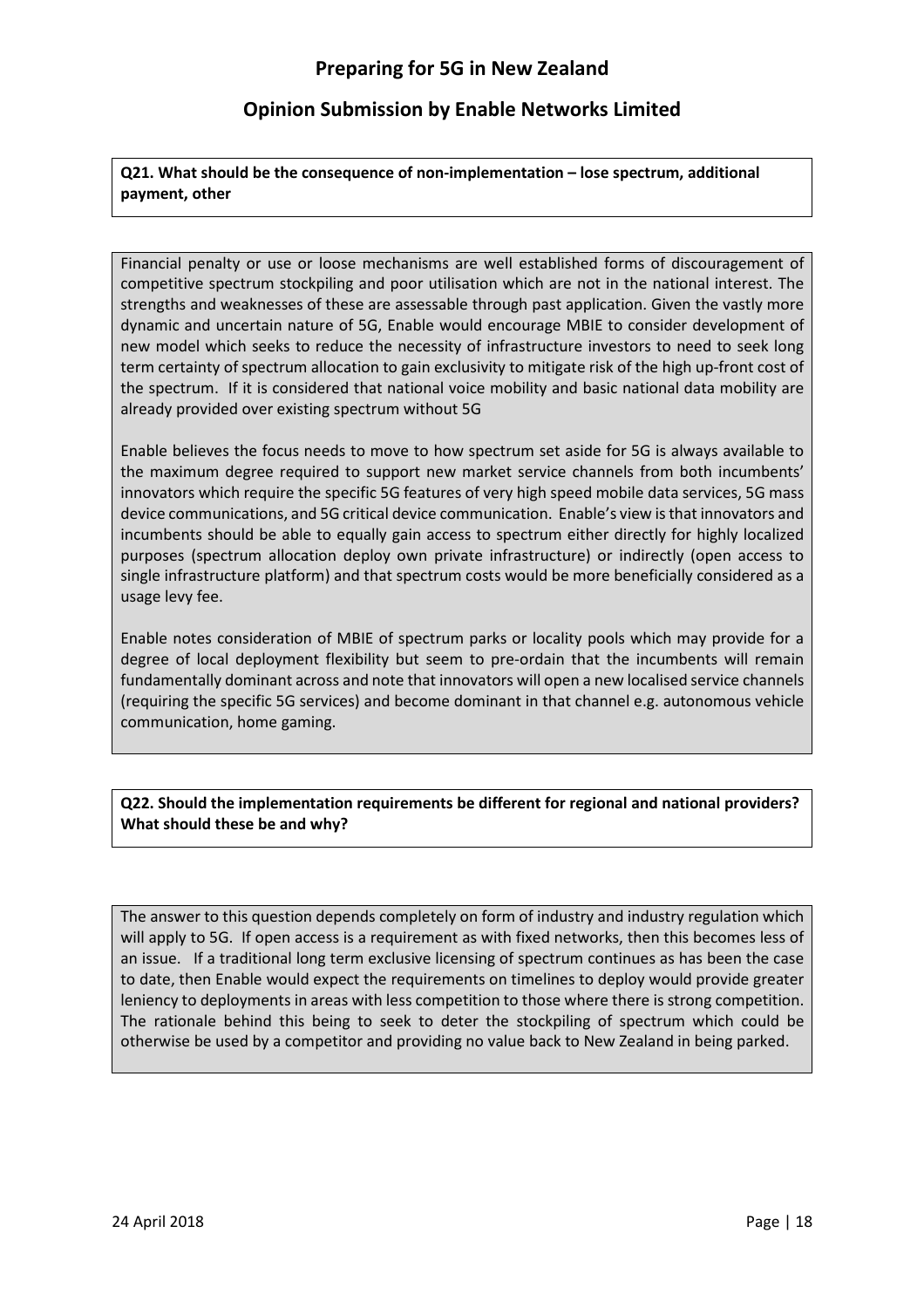#### Q23. Should acquisition limits be imposed on 5G bands? If so, what should these be and why?

The answer to this question depends completely on form of industry and industry regulation which will apply to 5G. If open access is a requirement as with fixed networks, then this becomes less of an issue. If a traditional long term exclusive licensing of spectrum continues as has been the case to date, then the answer is yes. In one form or another it is essential that spectrum to deploy new and evolving NGWS is not constrained in its ownership to a handful of existing private companies and sufficient allocation blocks would need to exist to service current investors and reserve sufficient pools for emergent ones at both private, local, regional and national levels.

#### Q24. Should acquisition limits be imposed for regional providers? If so, what should these be and why?

The answer to this question depends completely on form of industry and industry regulation which will apply to 5G. If open access is a requirement as with fixed networks, then this becomes less of an issue. If a traditional approach is taken, then restrictions on maximum bandwidth that an entity can hold should still be in place to ensure market competition. Of note that in non-urban deployments the relative bandwidth requirement from demand should be less wide and therefore permit greater degree opportunity for increased number of operators.

#### Q25. What term should be used for management rights suitable for 5G? Why?

The answer to this question depends completely on form of industry and industry regulation which will apply to 5G. If open access is a requirement as with fixed networks, then this becomes less of an issue.

If a traditional approach is taken, then Enable would strongly encourage MBIE to seek to minimise the root causes of operator requirements to require long term tenure of spectrum to provide certainty (and a limited closed competitive environment) to support payback of spectrum allocation costs and infrastructure. Long term allocation of spectrum without a related open access infrastructure requirement is not suitable to the dynamic communication revolution which is set to unfold.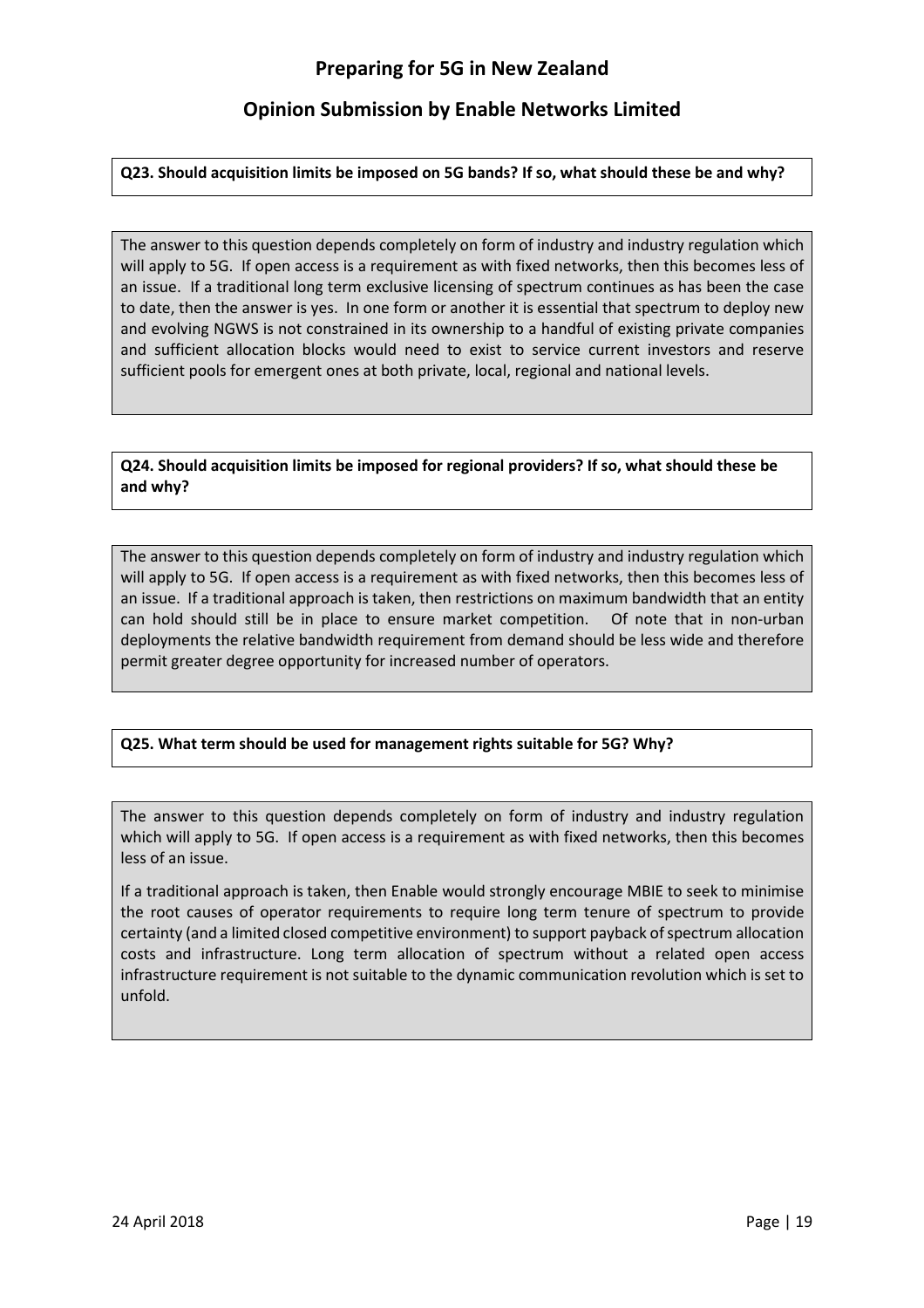Q26. Should the 5G bands be re-planned as TDD bands or some bands or parts of bands be retained as FDD? Why?

Clearly both have advantages and disadvantages, FDD being less interference prone than TDD but noting that the matched frequency response of TDD favours MIMO/Beamforming algorithms and is of the greatest value in dense deployment of low power nodes in the higher spectrum ranges and where large contiguous bandwidth is available. The asymmetric nature of TDD and the ability to dynamically alter up and downlink utilisation also brings a number of advantages. TDD would be anticipated by Enable to be a primary consideration for 5G deployment.

#### Q27. What bandwidth should be used as the basis for allocation? Why?

Based on latest bandwidth provisions in 3.4GHz band in the uk it is anticipated that between 20 to 50 MHz spectrum allocations per operator in 10MHz Blocks would be suitable for initial 5G requirements growing to 40 to 100 Mhz.

The most demanding applications however in the mid-term will be the ubiquitous streaming of 4K and UHD content likely to require between 15 - 25 Mbit/s per stream requiring channel widths through 26 GHz band allocations. Studies are indicative of this leading to an aggregate "dense" city capacity requirement of between 60 - 70 Gbit/s per km2. Anticipated would be channels of 100MHz minimum bandwidth and requirements of multiple 100MHz.

Q28. What out of band emission limits should apply to management rights when first created for allocation? Why?

We leave this matter to be addressed by the equipment vendor submissions.

Q29. Should out of band emission limits be different if the band is technology neutral? If so, what out of band emission limits should be applied?

We leave this matter to be addressed by the equipment vendor submissions.

Q30. How should interference between adjacent frequency 5G TDD networks be managed? Should this be the same for all frequency bands?

We leave this matter to be addressed by the equipment vendors.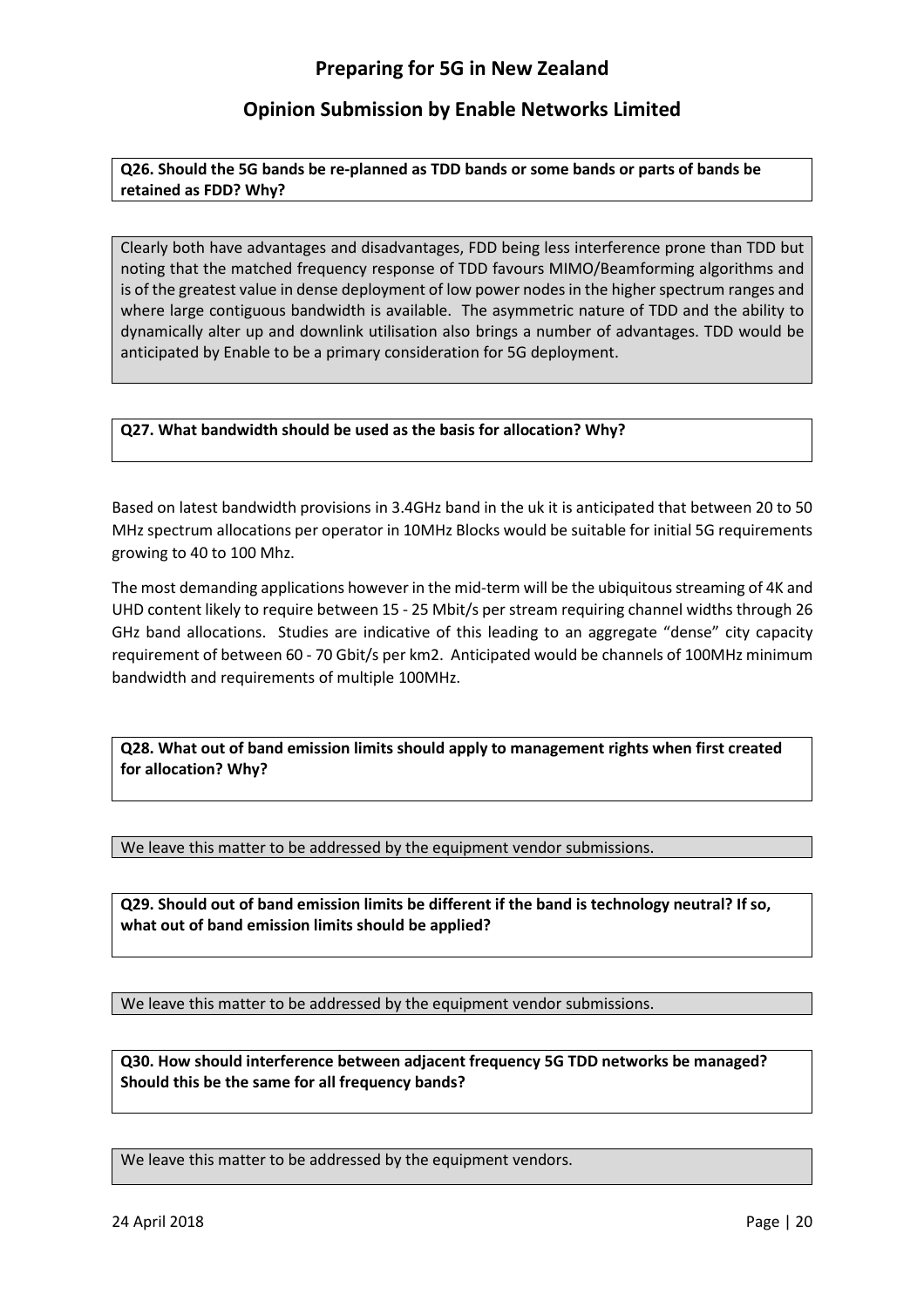### Opinion Submission by Enable Networks Limited

Q31. How should interference between different technologies within the same band be managed, if bands are technology neutral?

We leave this matter to be addressed by the equipment vendor submissions.

#### Q32. Should regional uses be provided for in the 3.5GHz band plan? Why?

Deployment in the 3.5GHz deployment does not require the high densification of 26Ghz deployment and as such could be considered a matter of simple existing cellular infrastructure upgrade. However, the overarching matters such as ensuring openness to spectrum for retail innovation (whether this being through open access infrastructure or the ability to allocate affordable spectrum to innovators) applies to uses cases spanning both this and higher frequency spectrum ranges.

Enable therefore asserts that it is essential NGWS be considered holistically and an industry model established around the access to infrastructure to deliver services rather than the technical considerations. With all bands the potential for regional, local and private instances of NGWS services must be supported if innovation and market diversity is to result.

|                                                  | 3.5GHz              | 26GHz                |
|--------------------------------------------------|---------------------|----------------------|
| Potentially supports new innovation retail       | <b>Yes</b>          | Yes                  |
| solutions                                        |                     |                      |
| Open access required to support market           | Yes                 | Yes                  |
| competition and innovative unconstrained retail  |                     |                      |
| and community developed private networks.        |                     |                      |
| Without open access spectrum must be available   | Yes                 | <b>Yes</b>           |
| at affordable rates to support innovator retail  |                     |                      |
| suppliers and private communication solutions    |                     |                      |
| Required to support national and international   | <b>No</b>           | <b>No</b>            |
| voice mobility                                   |                     |                      |
| Required to support basic rate data mobility     | <b>No</b>           | <b>No</b>            |
| Able to be supplied from limited incremental     | Generally           | Significant          |
| enhancement of incumbent cellular provider sites |                     | densification        |
|                                                  |                     | requirement.         |
| <b>Incremental Fronthaul Requirements</b>        | Generally able to   | Requires significant |
|                                                  | be supported by     | new fibre fronthaul  |
|                                                  | existing fibre      | solution however     |
|                                                  | services to current | within the limits of |
|                                                  | sites               | hop latency may be   |
|                                                  |                     | reduced with         |
|                                                  |                     | wireless X-haul.     |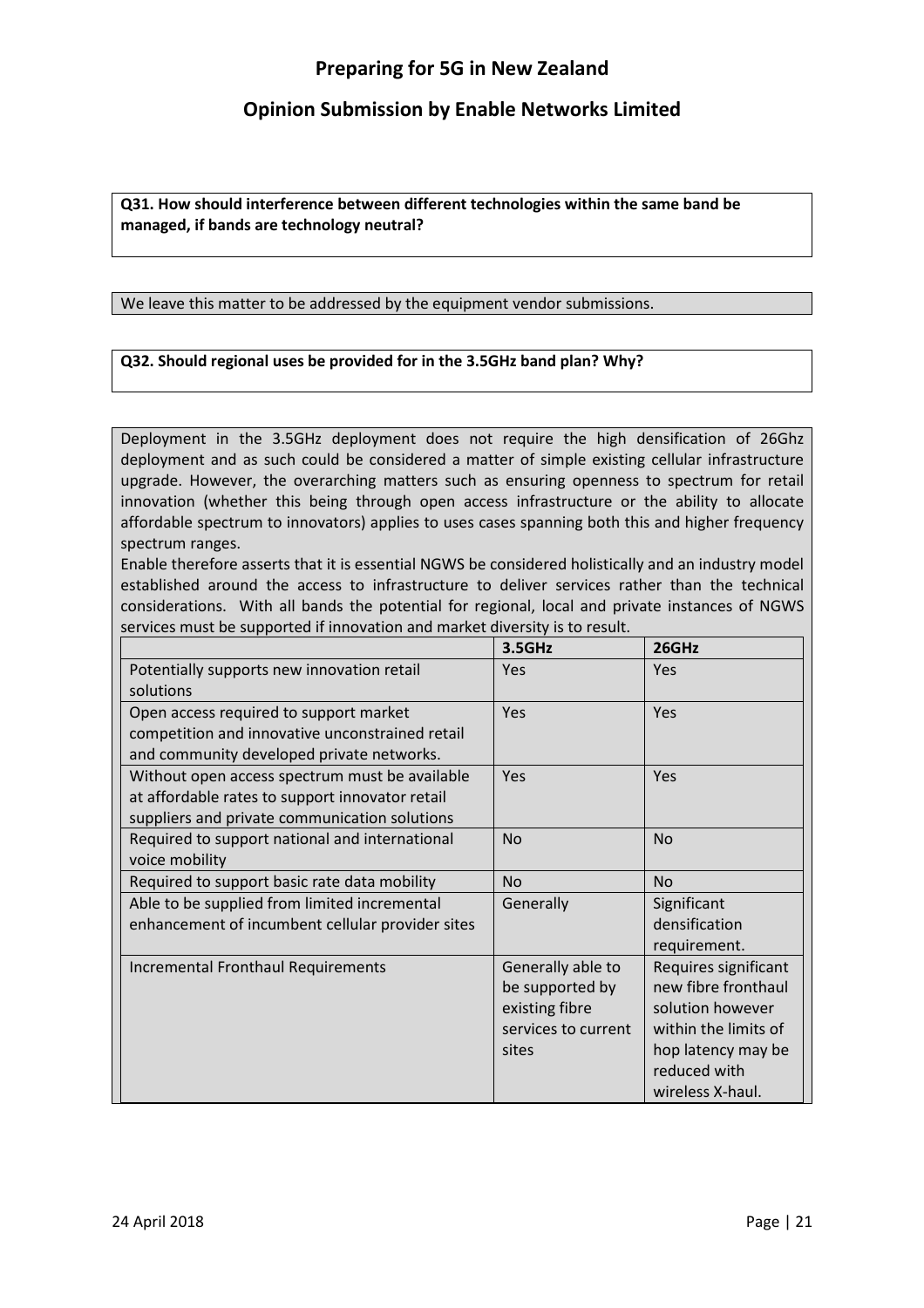#### Q33. If allowed in the 3.5GHz band, how could this be managed or facilitated?

Enable is of the view that regional requirements may take two forms:

- (1) As with UFB it is possible that a number of infrastructure providers may be able to contribute to the national fabric if this is economically viable.
- (2) Over time localised deployments of NGWS are likely to develop as new vertical sub markets evolve in the use of the capabilities of NGWS to new use cases.

Putting aside the price of spectrum which in Enables view should be relative to the density of potential market and therefore less for regional use and set to encourage innovation, Enable questions why a method of administrative allocation would not also be suitable. Regional and local spectrum licencing will need to consider that, unlike national allocation or type (1) above, other regional or local implementations will evolve over time through innovators that identify new vertical businesses or private consortium needs for localised NGWS. An early example may be rural use IoT for agriculture by local consortiums.

Enable notes in respect of potential to share 3.5GHz spectrum the adoption of a real time 3tier framework where both spectrum in the 3.5GHz range is shared in real time based on rules coordinated by a Spectrum Access System (SAS) automated radio spectrum coordinator. 150MHz of CBRS spectrum is dynamically shared in a manner which protects higher-tier users from lowertier users and optimizes the use of the available spectrum. Accordingly, with appropriate investment spectrum could be more efficiently allocated on a dynamic basis based on prioritisation rules and actual demand.

#### Q34. Which alternative bands may be suitable for regional allocation? Why?

#### No Comment.

Q35. Is early access to the 3.5GHz band required for roll out of 5G networks prior to the expiry of existing rights in 2022? If so, why?

Other than the fact that globally a race has started in the deployment of 5G and we would expect for the cellular operators in New Zealand to want to make marketing-based announcement in a period not too distant apart from one another, there seems no compelling requirement to accelerate 5G deployment in New Zealand other than in trials. Enable is of the view that the period is best spent in methodically ensuring that the telecommunications industry (as a whole both cellular and fixed) is set is set up for success and innovation in this coming fourth industrial revolution through careful consideration and planning and regulatory recalibration which ensures that there is equal playing field in the provision of NGWS and fixed services (noting the two are anyway becoming significantly overlapped other than mobility).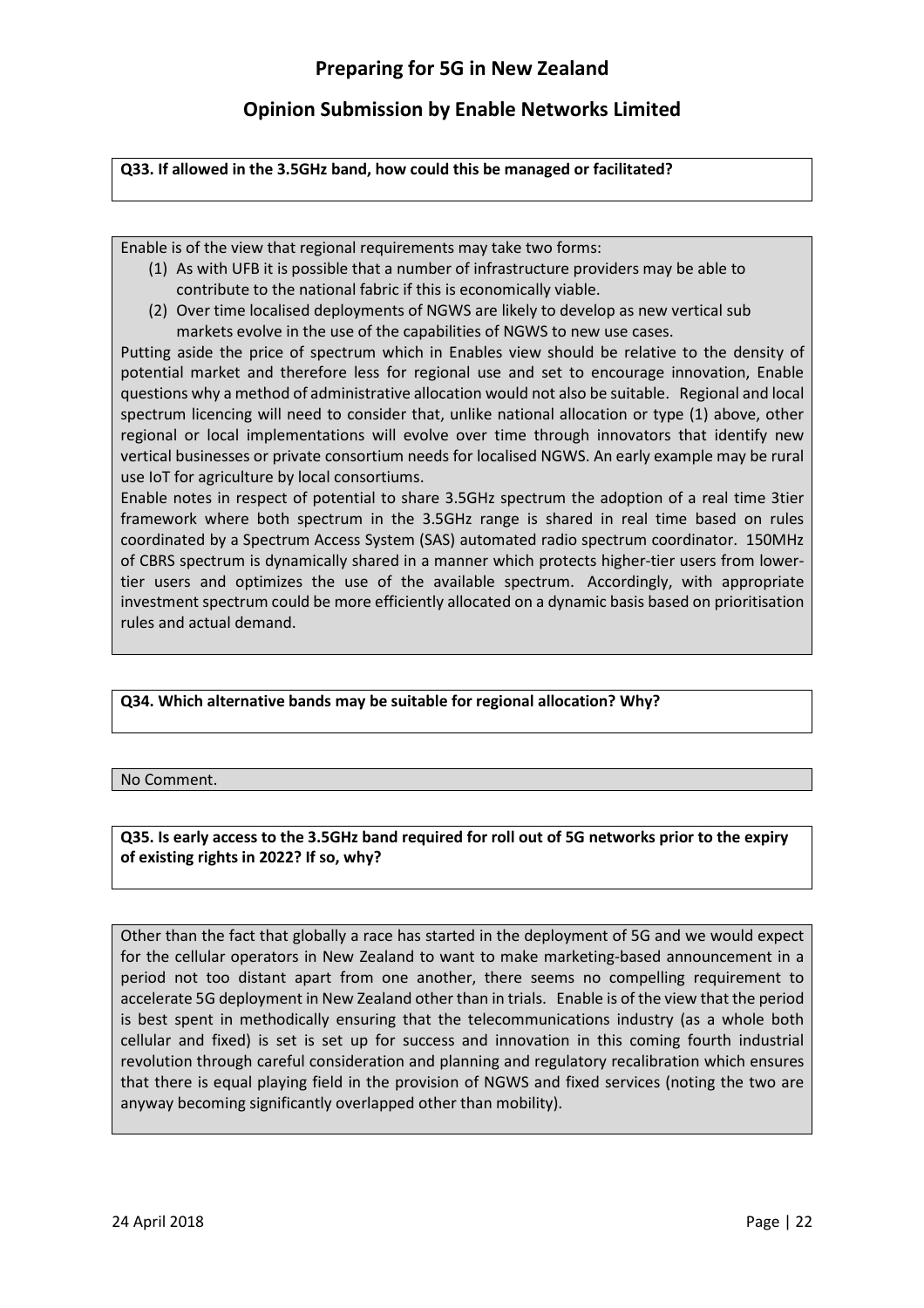## Opinion Submission by Enable Networks Limited

#### Q36. How could early access to the 3.5GHz band be achieved?

It is noted that in addition to Crown allocations, Vodafone, Kordia, Inmarsat and to a lesser degree, Spark have existing holdings in this band. Matters on how spectrum could be reallocated lie between the Crown and the existing right holders.

We note the upper part of the 3.5 GHz band (3589 to 3700 MHz) is allocated to fixed satellite services (in the space-to-earth direction) and is largely unused. The only use is for a satellite gateway earth station in north Auckland. Potential would appear to exist for testing and negotiating the freeing up of localised use of spectrum in this area in areas geographically distant from the land station.

If licenses have not been utilised by existing holders of Crown rights as stated there would appear to be the opportunity of negotiation in respect to whether these rights are likely to be used with the holders and an avenue to re-farming.

We note the information provided is relatively silent on the existing large holdings of spectrum by Vodafone and Kordia and to a lesser extent Spark and the current utilisation and or restrictions of these holdings. It is thus unclear to what degree negotiation is possible across these.

#### Q37. Should the government be involved in early access arrangements for the 3.5 GHz band?

Yes. It is not the band itself that is the matter at hand it is the fact that 3.5 GHz will signal the first spectrum allocated for the delivery of NGWS through 5G.

All industry matters such as rural, local, private access and considerations for the duration and method of spectrum licensing and or the requirement or not for open access of infrastructure to enable indirect access to the spectrum, or joint spectrum holding, and real time management need to be considered for the benefit of New Zealand innovation and establishment of open market for NGWS.

#### Q38. Is early access to the 26 GHz band required for roll out of 5G networks prior to the expiry of existing rights in 2022? If so, why?

No. Enable does not envision access to 26GHz being of any significant national importance until post 2022. We would not be surprised if vertically integrated cellular operators would seek to accelerate this and seek to leverage early markets in fixed wireless which would (a) use reasonable traditional organisational workflows (b) have familiarity with end users and (c) have available customer premise equipment ahead of 5G mobile devices. However, with this said this is of little benefit for end users or New Zealand generally due to the very high availability of fiber into homes (New Zealand being already within the top 10 nations globally for the breadth of this coverage). We certainly can see no national benefit that would necessitate public money being spent to clear spectrum purely to support these private company interests.